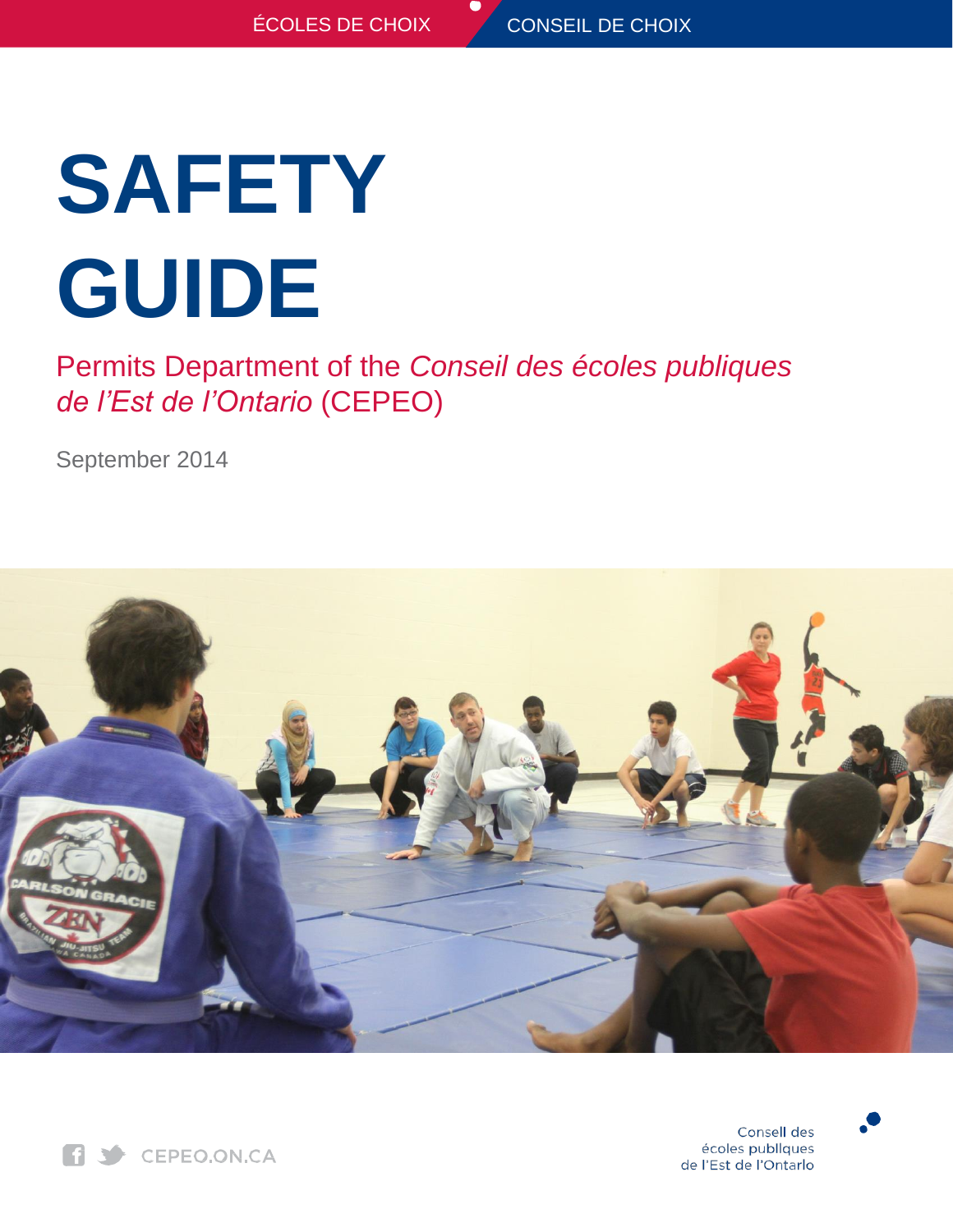

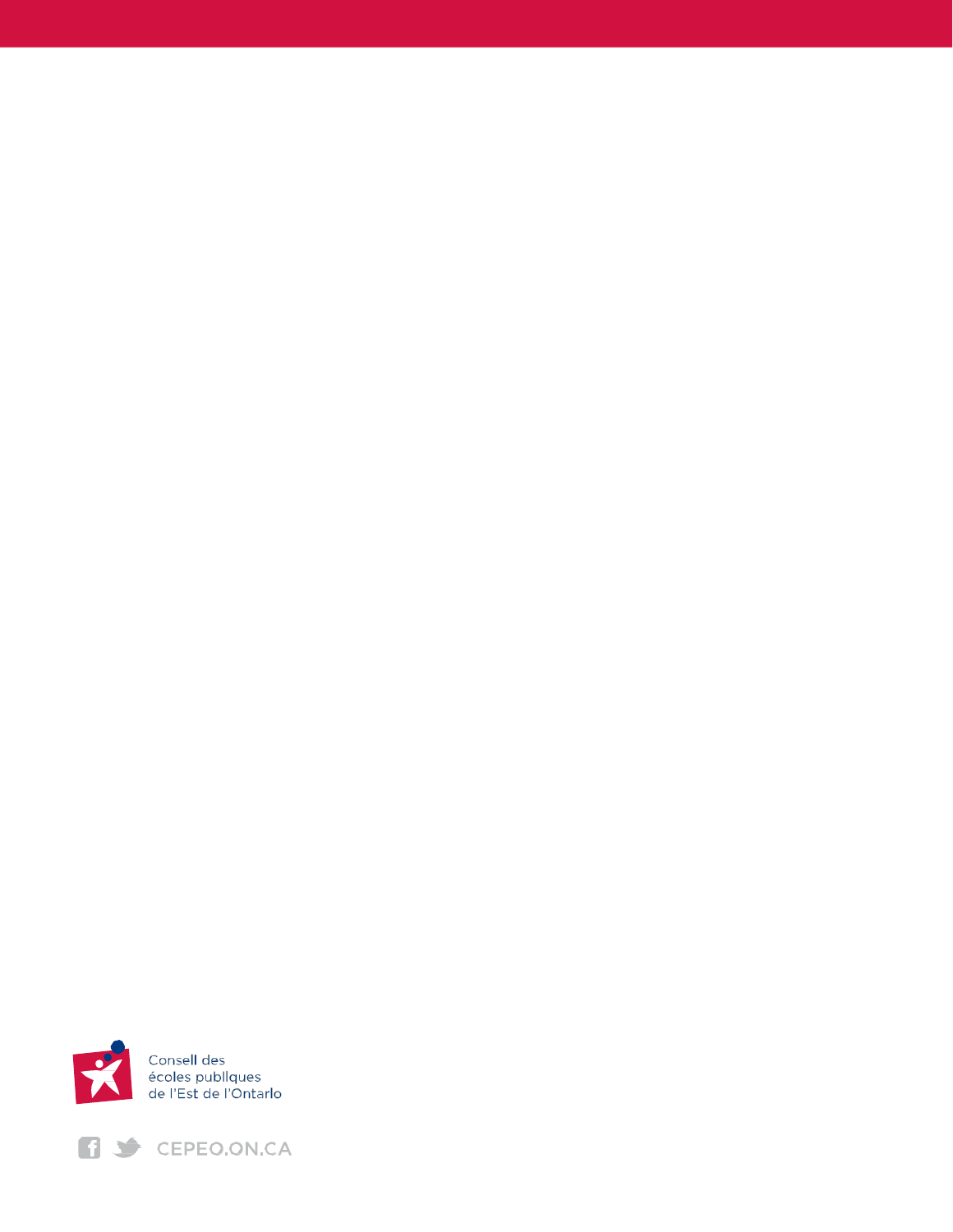# **TABLE OF CONTENTS**

|    | 1. Word of welcome from the CEPEO                                             |    |
|----|-------------------------------------------------------------------------------|----|
|    | 2. CEPEO policies on<br>school rentals                                        | 3  |
| 3. | Internal regulations and guidelines of the<br><b>CEPEO Permits Department</b> | 10 |
|    | 4. ISO 14001 environmental clause                                             | 14 |
| 5. | Safety and emergency measures                                                 | 15 |
|    | 6. CEPEO emergency plan                                                       | 18 |
|    | 7. Conclusion                                                                 | 22 |

 $\bullet$ 

# **APPENDICES:**

| Appendix A: | Organization categories                          | 24 |
|-------------|--------------------------------------------------|----|
| Appendix B: | Fee schedule for the use of school<br>facilities | 25 |
| Appendix C: | School facility maintenance report               | 26 |
| Appendix D: | Athlete's charter                                | 27 |
| Appendix E: | Incident/accident report                         | 28 |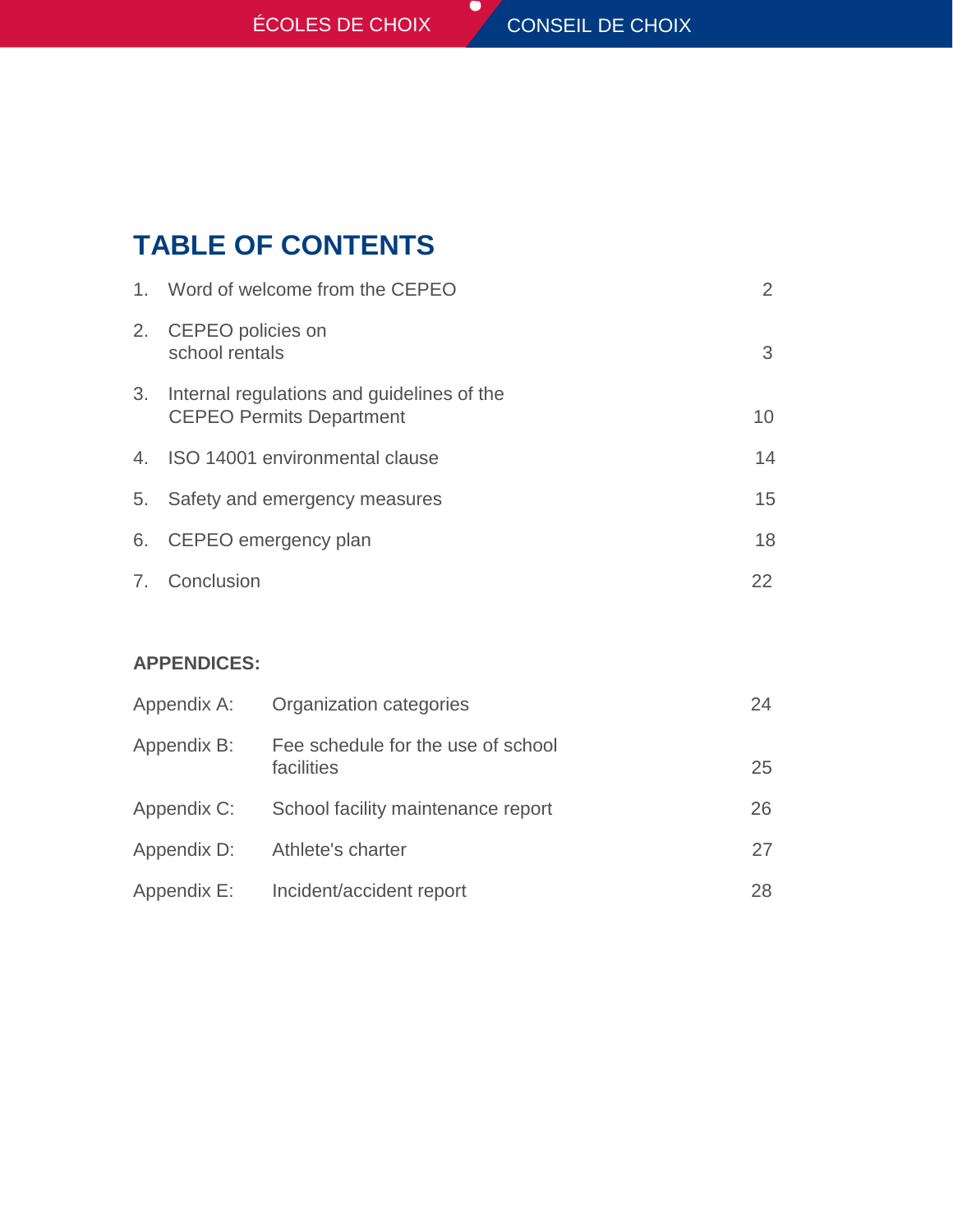# **1. WORD OF WELCOME**

The *Conseil des écoles publiques de l'Est de l'Ontario* (CEPEO) is very pleased to welcome you to its schools. The CEPEO has participated in community use of schools programs for several years, with an eye to increasing community access to school facilities outside of regular classroom hours.

The schools become affordable community sites in order to have an impact on health, community strength and academic success, among other things. Community organizations and the non-profit sector are priority clients.

The CEPEO also participates in the "priority schools" initiative, which provides access, free of charge, to four of its schools for non-profit organizations and community groups that offer activities for youths and adolescents, low-income individuals, childcare services outside of school hours, and education courses for adults and seniors.

# **The CEPEO'S priority schools are:** Marie-Curie, Omer-Deslauriers, Le Trillium and Charlotte-Lemieux.

Your use of these facilities is very important to us – and so is your safety, which is why we have assembled this guide. As a school board, we are responsible for making sure our schools are safe, both during and outside of school hours. All activities must be conducted in accordance with rules and standards to ensure the protection, health and well-being of users in the CEPEO's schools. To our mind, safety is everyone's responsibility. By working together, we can make sure that community activities are carried out fairly and harmoniously.

In this guide, you will find the school board's internal policies on school rentals, the guidelines and regulations of the CEPEO's Permits Department, the environmental clause for rental users (given that the CEPEO is now ISO 14001 certified) and, lastly, a safety and emergency plan.

This guide will help you make the activities you offer safer and teach you what to do in emergency situations involving your clientele, instilling greater trust in your clients.

We hope you enjoy your time with us. Happy reading!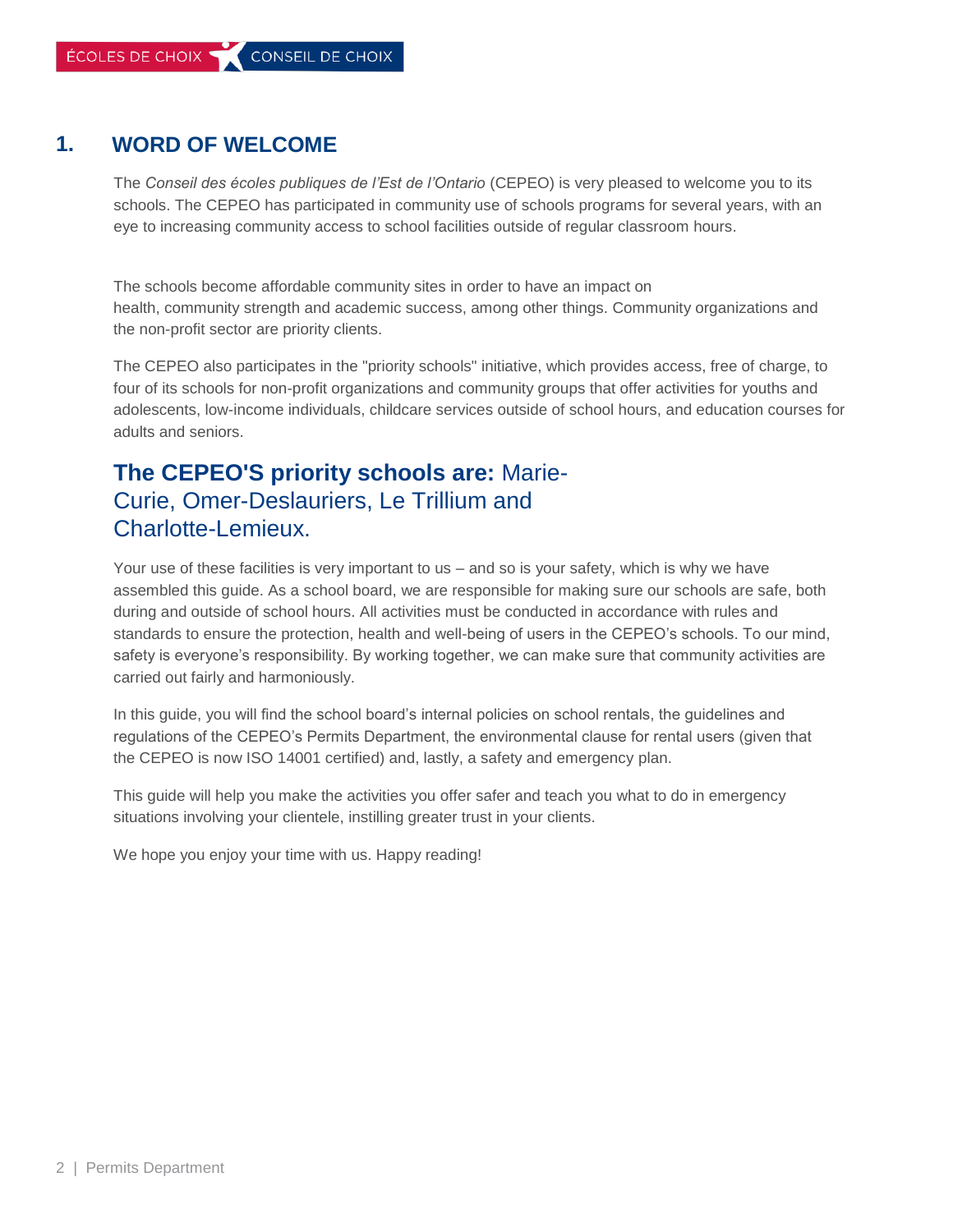# **2. CEPEO POLICIES ON SCHOOL RENTALS**

RESOLUTION 362-07 Adopted: December 18, 2007 Effective: January 1<sup>st</sup>, 2008 To be revised:

Administrative directives and effective date: INS12-DA – C.E. – June 10, 2013

#### **OBJECTIVE**

1. To provide community groups, organizations, associations and individuals with access to school facilities outside of school hours, on weekends and in the summer.

#### **PRINCIPLE**

2 In accordance with the Agreement on the Community Use of Schools between the *Conseil des écoles publiques de l'Est de l'Ontario* (CEPEO) and the Ministry of Education of Ontario (MEO), the CEPEO undertakes to make its schools available to community groups, organizations, associations and individuals. The CEPEO recognizes that the rental of its schools supports and encourages an active, healthy lifestyle for children and youth in the community, and fosters community spirit.

The following principles constitute the foundations of school rentals at the CEPEO.

2.1 Schools as hubs for community activity:

• Schools constitute hubs for community activity, and maximize the use of school facilities; for local residents, they are locations for gathering, performing volunteer work, gaining skills, benefitting from community programs, engaging in physical activity and building strong, healthy communities.

2.2 Fair and equal access:

- The CEPEO undertakes to be welcoming and open to all, and to provide community groups, organizations, associations and individuals with fair and equal access outside of school hours, on weekends and in the summer.
- The CEPEO favours increased access to its schools by non-profit community groups.
- The CEPEO undertakes to reduce the fees collected from non-profit groups.
- The CEPEO undertakes to favour increased access by non-profit groups that serve francophone children and young adults.
- The CEPEO and the school take precedence over any organization when it comes to using the premises outside of regular school hours.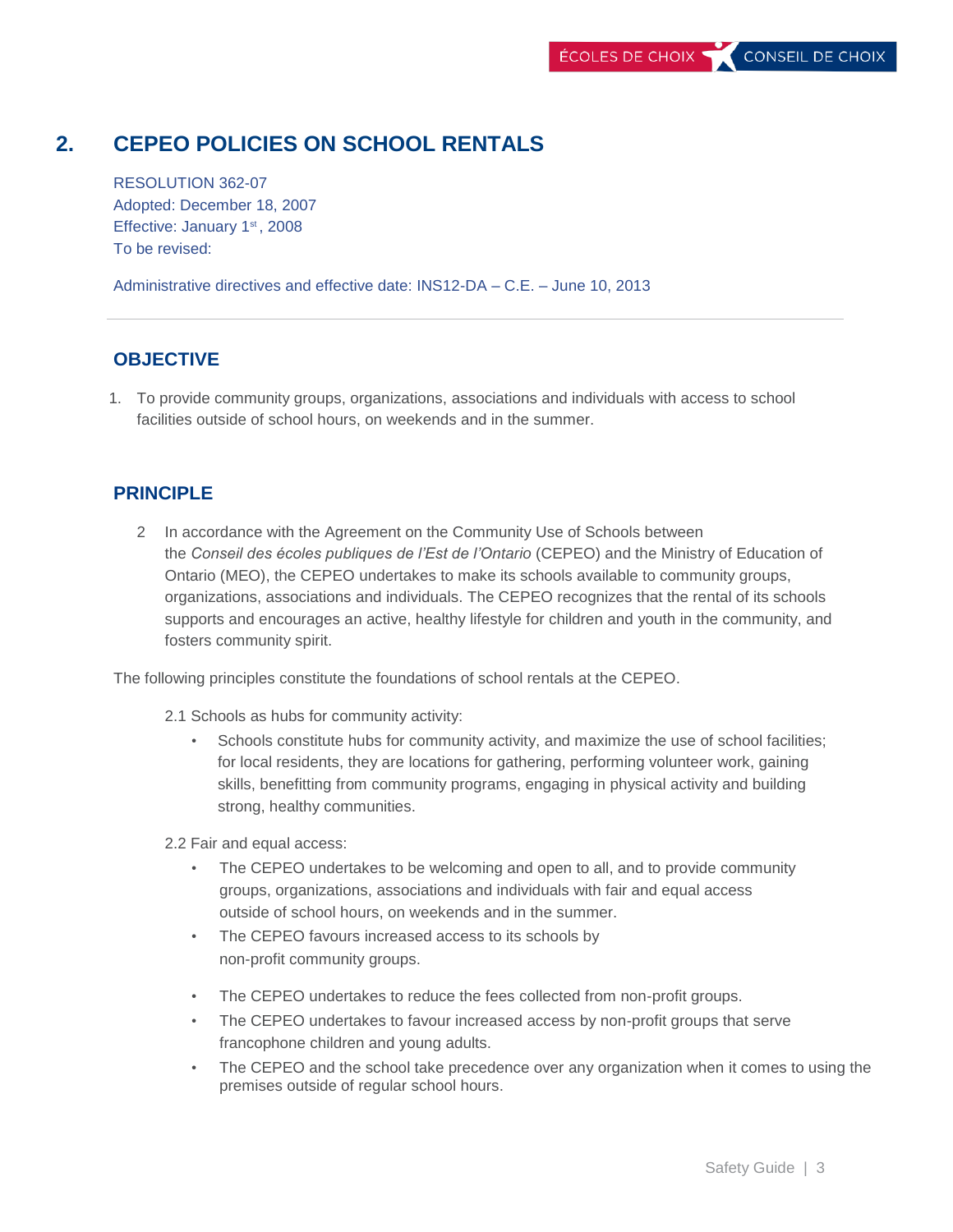- 2.3 School activities have priority:
	- During and after school hours, priority must be given to activities taking place during school days and to extracurricular activities organized or administered by the schools or the CEPEO; the rental of school facilities must not adversely affect the school's primary mission of offering a high-quality education in French in the most effective way possible.
- 2.4 Payment of fees:
	- In accordance with the expectations of the Ministry of Education (MEO), the CEPEO aims to facilitate the payment of fees by users.

#### **RESPONSIBILITY**

- 3.1 The CEPEO, through its Permits Department, is responsible for coordinating and managing the rental of its schools, and for encouraging municipalities to engage in joint planning to facilitate the community use of schools.
- 3.2 The CEPEO is also responsible for renting its facilities and for being able to issue, through its Permits Department, rental permits to community groups, organizations, associations and individuals who submit an application online.
- 3.3 The principal of a school for which a rental application is received must:
	- approve or deny the application within 5 business days
	- ensure someone (janitor) is present in the school during the activities and send the time sheets to the CEPEO Permits Department
	- provides the materials requested when the rental permit is reserved (chairs, tables, etc.)
- 3.4 The CEPEO's Finance Department will be responsible for managing payment of rental permits. This department will establish a payment system and follow up with rental permit users.
- 3.5 Community groups, organizations, associations and individuals who wish to use school facilities are responsible for complying with the CEPEO's regulations, conditions and guidelines on the use of the school facilities (see APPENDIX C). They are also responsible for ensuring that the school facilities are used in a responsible and respectful manner.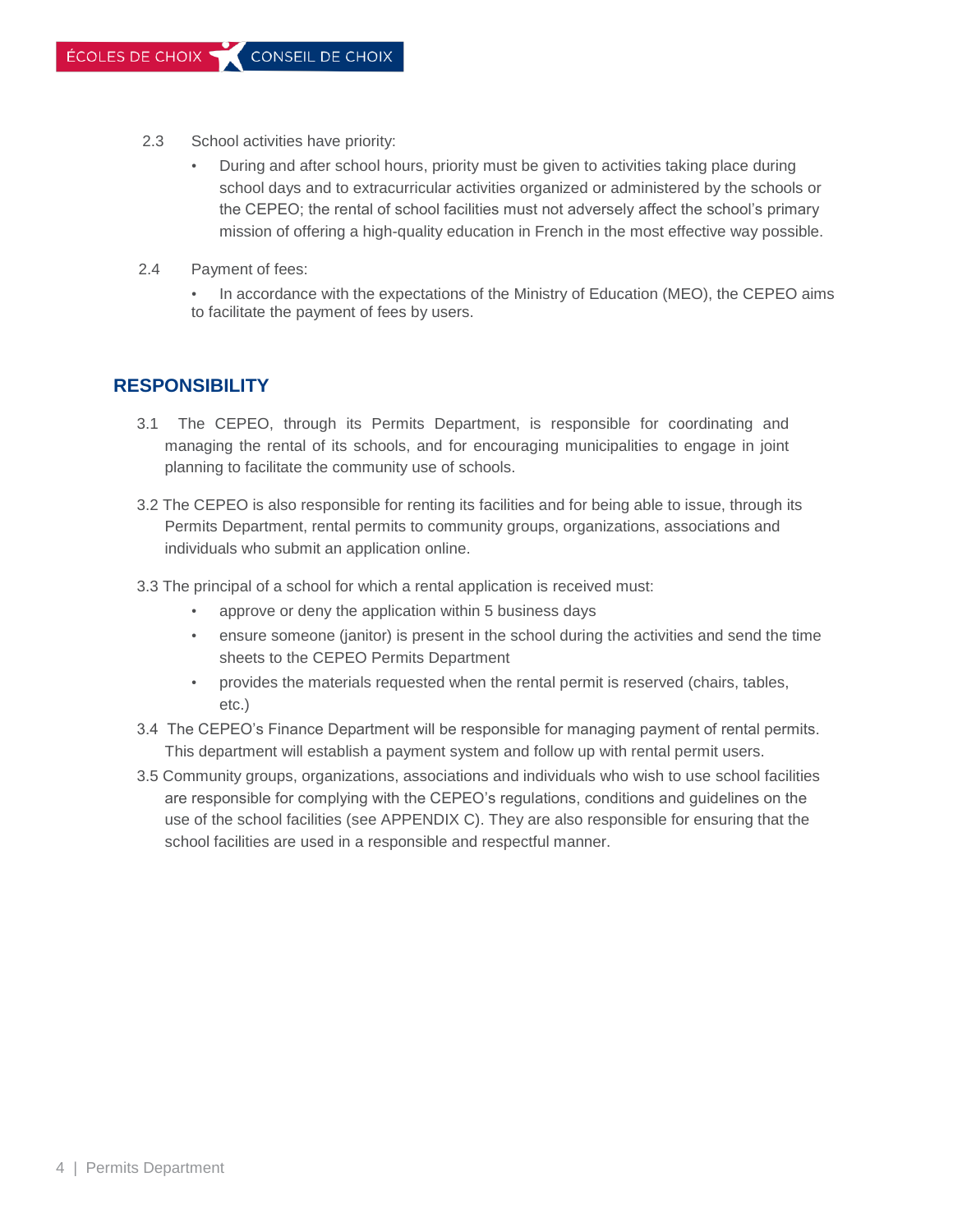#### **REVENUE ADMINISTRATION**

4. The CEPEO divides the fees charged for facilities rentals fairly: the rental fees are placed in the school's operating budget, and the operating fees are placed in the CEPEO's core budget and used to defray operating expenses as set out in Appendices A and B of INS12-DA.

It falls to the Director of Education and Secretary-Treasurer to issue administrative directives covering the implementation and application of this policy.

Reference: Under paragraph 26 of subsection 8(1) of the *Education Act* INS12-DA\_Renting school facilities ADE08\_Fundraising ADE08-DA\_Fundraising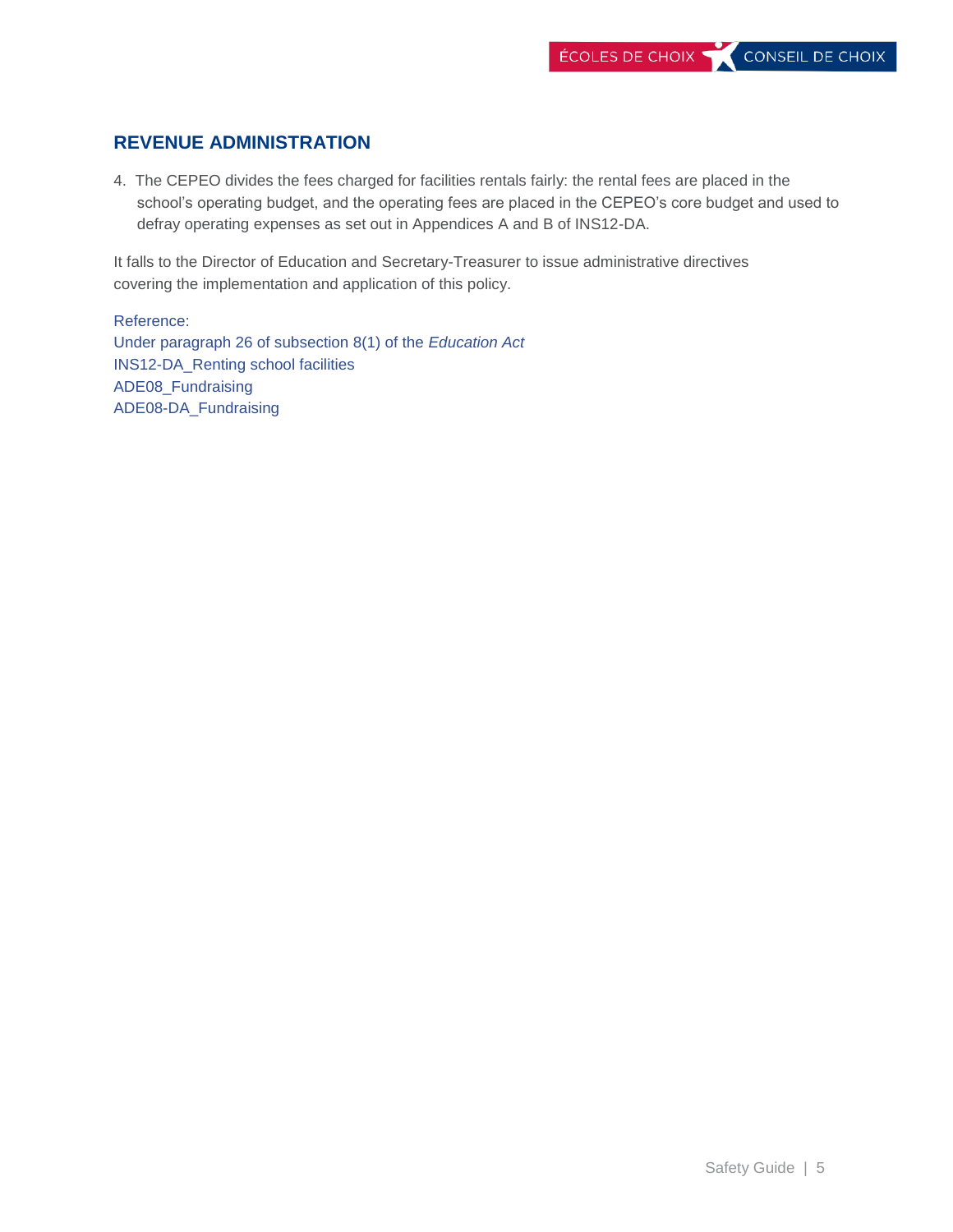RESOLUTION 362-07 C.E. Adopted: December 18, 2007 June 3, 2013 Effective: January 1, 2008 June 3, 2013 To be revised: June 3, 2013

#### **OBJECTIVE**

1. To provide community groups, organizations, associations and individuals with access to school facilities outside of school hours, on weekends and in the summer.

## **ACCESS TO PREMISES**

- 2. In accordance with the Agreement on the Community Use of Schools between the CEPEO and the Ministry of Education of Ontario (MEO), the CEPEO undertakes to make its schools available to community groups, organizations, associations and individuals.
- 3. The CEPEO recognizes that the rental of its schools supports and encourages an active, healthy lifestyle for children and youth in the community, and fosters community spirit.

#### **POLICY STATEMENTS**

- 4. The rental of school facilities must not adversely affect the school's primary mission of offering a high-quality education in French in the most effective way possible.
- 5. The rental of school facilities must not entail any additional costs for the CEPEO.
- 6. The CEPEO and the school take precedence over any organization when it comes to using the premises outside of regular school hours, on weekends and in the summer.
- 7. In accordance with the Agreement on the Community Use of Schools between the CEPEO and the MEO, the CEPEO undertakes to:
	- reduce the fees collected from non-profit groups as defined in APPENDICES A and B *Organization categories and Fee schedule for the use of school facilities*
	- favour increased access to its schools by non-profit community groups
	- maintain its agreements with the municipalities in its region
	- provide non-profit community groups, organizations, associations and individuals with fair access to school facilities outside of school hours, on weekends and during the summer
	- give priority access to non-profit groups that serve francophone children and young adults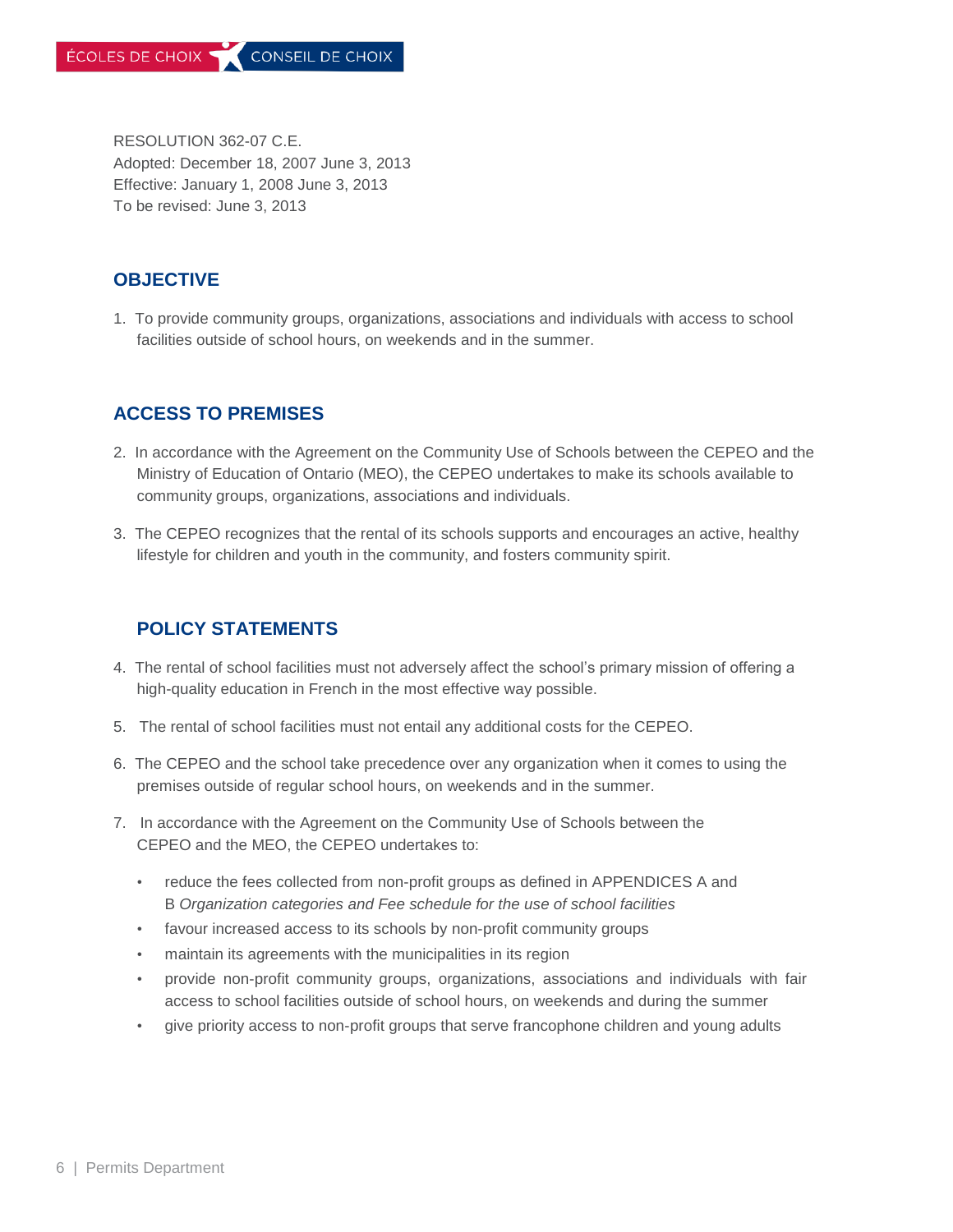- The CEPEO favours increased access to its schools by non-profit community groups
- The CEPEO, through its Finance Department, must facilitate the payment of fees, as much as possible by users

#### **RENTAL APPLICATION PROCESS**

- 8. The rental application process must meet the following conditions:
	- Online registration at the following address: location.cepeo.on.ca/Start.aspx?Lang=EN, at least 15 business days before the start of the rental period.
	- Approval or denial of the rental application by the school within five (5) business days of the online registration.
	- Validation of the rental permits for a period of no more than one year. For the renewal of a rental permit for the following year, the registration period will begin on June 1<sup>st</sup> of each year, on a firstcome, first-served basis.
	- All rental permits must be accompanied with liability insurance in the amount of \$5,000,000 (see details below regarding insurance).
	- Following approval of the rental application by the school, the CEPEO Permits Department must provide the school rental applicant with the regulations, conditions and guidelines governing the use of the school facilities (APPENDIX C). The department must make sure the applicant receives a digital copy of the following documents: *Online Registration Procedures* and *Safety Guide by the Permits Department of the CEPEO*.
	- Payment of fees for the rental permit will be forwarded to the CEPEO's Finance Department under the terms chosen – two options: by cheque (made payable to the CEPEO and mailed to the attention of the Finance Department at the following address: 2445 St. Laurent Blvd., Ottawa, Ontario K1G 6C3 or by preauthorized debit.
	- During and after school hours, priority must be given to activities taking place during school days and to extracurricular activities organized or administered by the schools or the CEPEO.
	- The CEPEO's Permits Office will immediately revoke the authorization to use its facilities if the regulations and conditions found in APPENDIX C and the digital documents mentioned above are not strictly followed at all times.
	- The CEPEO reserves the right to refuse to rent its premises in the future to any community group, organization, association or individual for insufficient funds (three transactions per year).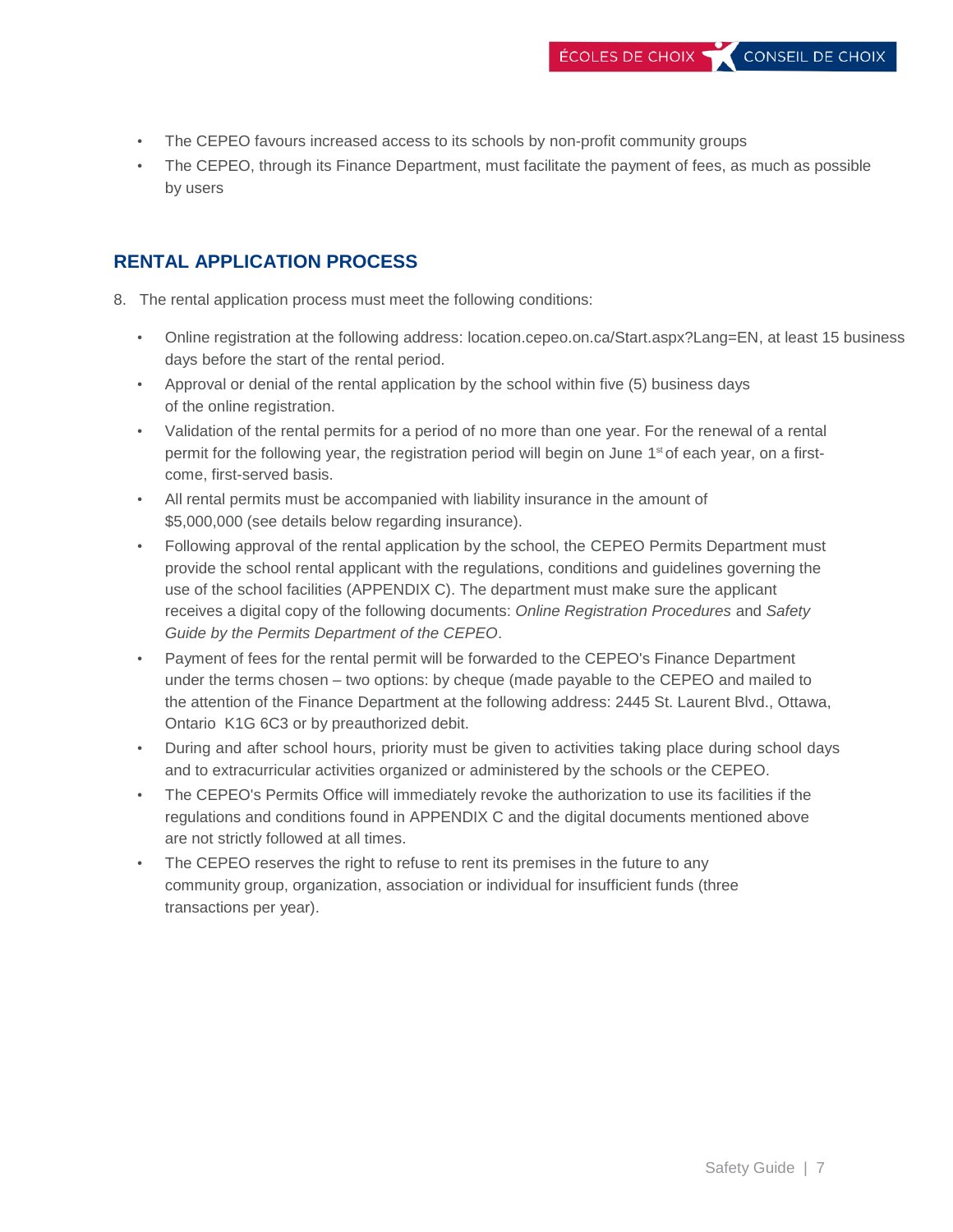#### **RENTAL FEES**

- 9. Rental and operating fees (see APPENDIX B *Fee schedule for the use of school facilities*) are required from community groups, organizations, associations and individuals in the following cases:
	- when no memorandum of understanding or lease between the two parties (the CEPEO and the community organization) has been reached and signed
	- when a community group, organization, association or individual wishes to use one or more school premises during the evening, weekend or summer.
- 10. The fees charged for the use of the school premises are collected by the CEPEO's Finance Department in accordance with APPENDICES A and B.
- 11. The facility rental and operating fees are payable to the CEPEO, to the attention of the Finance Department, in accordance with the terms chosen prior to the start of the facilities being used (by cheque or preauthorized debit).
- 12. The fees for summer camps and education centres are payable to the Finance Department in accordance with the terms chosen (by cheque made payable to the CEPEO or by preauthorized debit).
- 13. Janitor overtime pay is covered by the CEPEO.
- 14. Janitors' overtime time sheets must be sent for approval to the CEPEO Permits Department, specifying the reason and the nature of the activity on the school's schedule.
- 15. Revenues generated through the rental of facilities are divided in accordance with APPENDIX B *Fee schedule for the use of school facilities*:
	- the rental rate into the school's operating budget, four times a year, at the end of the following months: March, June, September, December, and
	- the operating rate into the CEPEO's core budget

#### **INSURANCE**

- 16. Users of the school facilities are required to hold a civil liability insurance certificate for a minimum of \$5,000,000.
- 17. Users who already have liability insurance in force must provide the CEPEO Permits Department with a copy of the insurance certificate bearing the name of the CEPEO as an additional insured no later than one week before the beginning of the rental period.
- 18. Users who do not already have insurance must purchase civil liability insurance from the Ontario School Boards' Insurance Exchange (OSBIE) through the CEPEO Permits Department. The Permits Department must complete the OSBIE form to determine the cost of the premium according to their rate schedule, which can be found online in the registration procedures.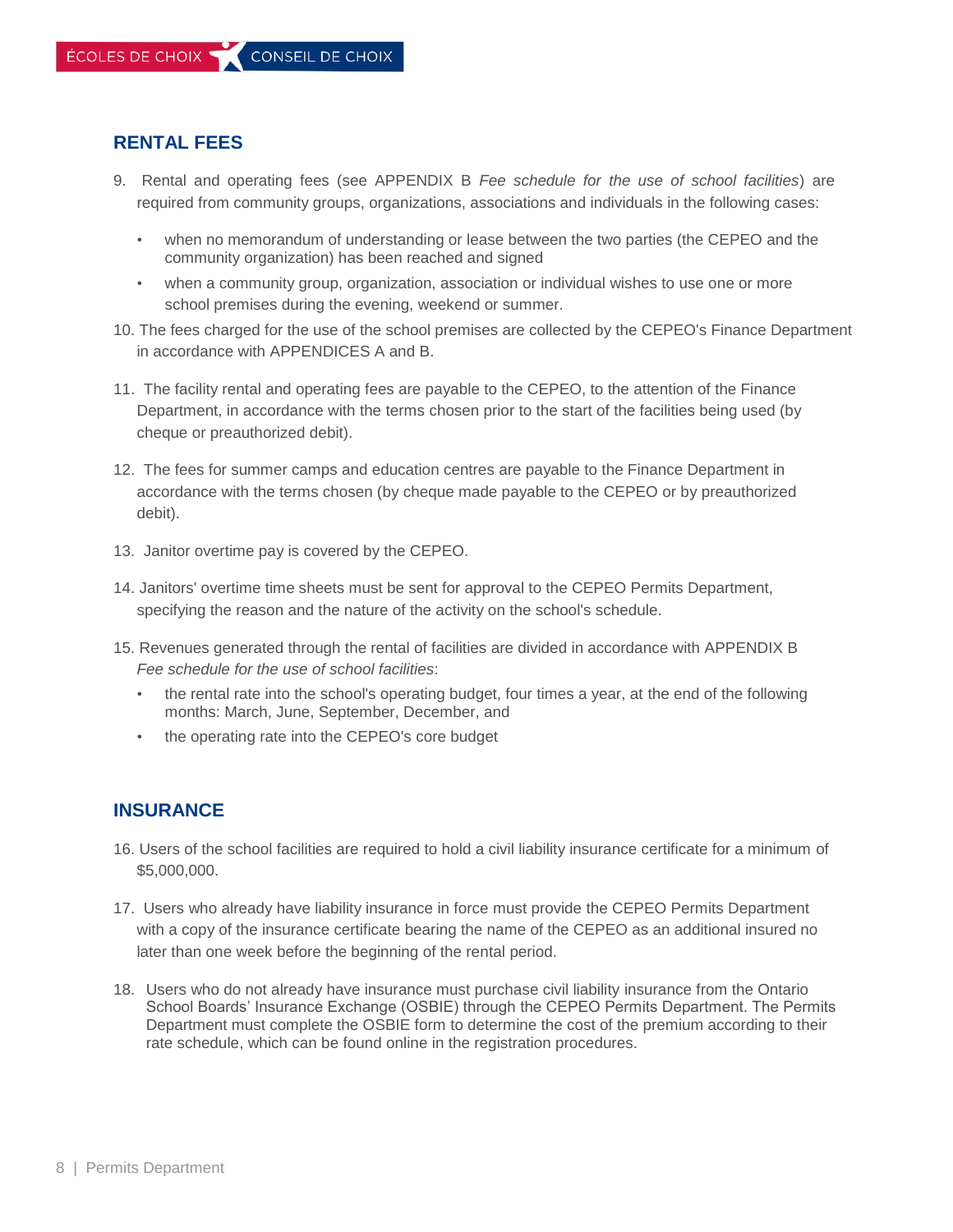19. The Permits Department will inform the user of the applicable amount by providing him or her with a copy of the OSBIE form. The user must pay the insurance premium by cheque made out to the CEPEO or by preauthorized debit, accompanied by the rental permit. Payment must be sent to the attention of the CEPEO's Finance Department no later than one week before the beginning of the rental period.

Reference: INS12\_Renting school facilities ADE08\_Fundraising ADE08-DA\_Fundraising

Memo B13 from the Ministry of Education, November 24, 2006 – Community Use of Schools Program.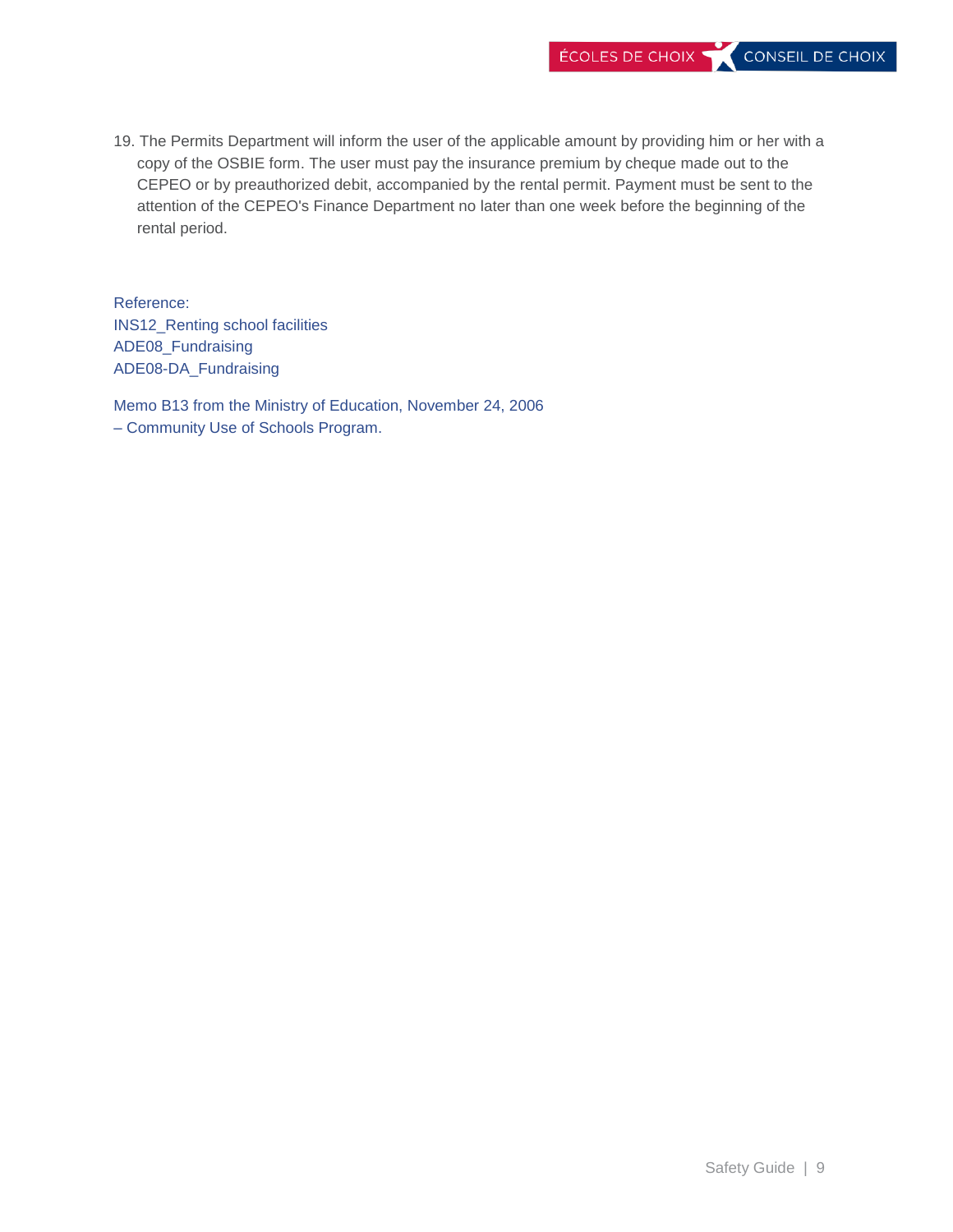# **3. INTERNAL REGULATIONS AND GUIDELINES OF THE CEPEO PERMITS DEPARTMENT**

#### **REGULATIONS, CONDITIONS AND GUIDELINES GOVERNING THE USE OF SCHOOL FACILITIES**

The *Conseil des écoles publiques de l'Est de l'Ontario* has participated in the Ministry of Education's community use of schools program for several years, with an eye to increasing community access to school facilities outside of school hours, on weekends and in the summer, in order to participate in community social activities.

However, the core purpose of our schools is education; consequently, no permit will be granted if it would impede the normal course of school activities before, during or after regular school hours. Rental permit users must comply with the CEPEO's regulations.

The school board will immediately revoke the authorization to use its schools if the required regulations and conditions are not strictly followed at all times. It is understood that the acceptance of the rental permit application and the following of the rules and conditions governing the use of the schools will be subject to an agreement with legal force.

Subject to the approval of the school principal and the authorization of the Permits Department of the CEPEO, users who have applied for a rental permit may use the school facilities for discussions, conferences or any other activities that have public, civic, educational or cultural value.

#### **PROCESS**

Users who wish to rent facilities in one or more schools must submit an application online for the school of their choice at the following address: location.cepeo.on.ca/Start.aspx?Lang=EN. All applications must be submitted online at least fifteen (15) business days before the expected date of use of the premises.

#### **RENTAL SCHEDULE:**

- Rental permits are available from Monday to Sunday, before and after regular school hours, and generally end at 10 p.m. at the latest during the week. It is possible to rent school facilities during school holidays, Christmas vacation, March break and the summer, depending on the application. Schools will remain closed on statutory holidays.
- A rental permit application is valid for a period of up to one school year. The permit can be renewed as of June 1st of each year.
- All rental applications will be on a first-come, first-served basis.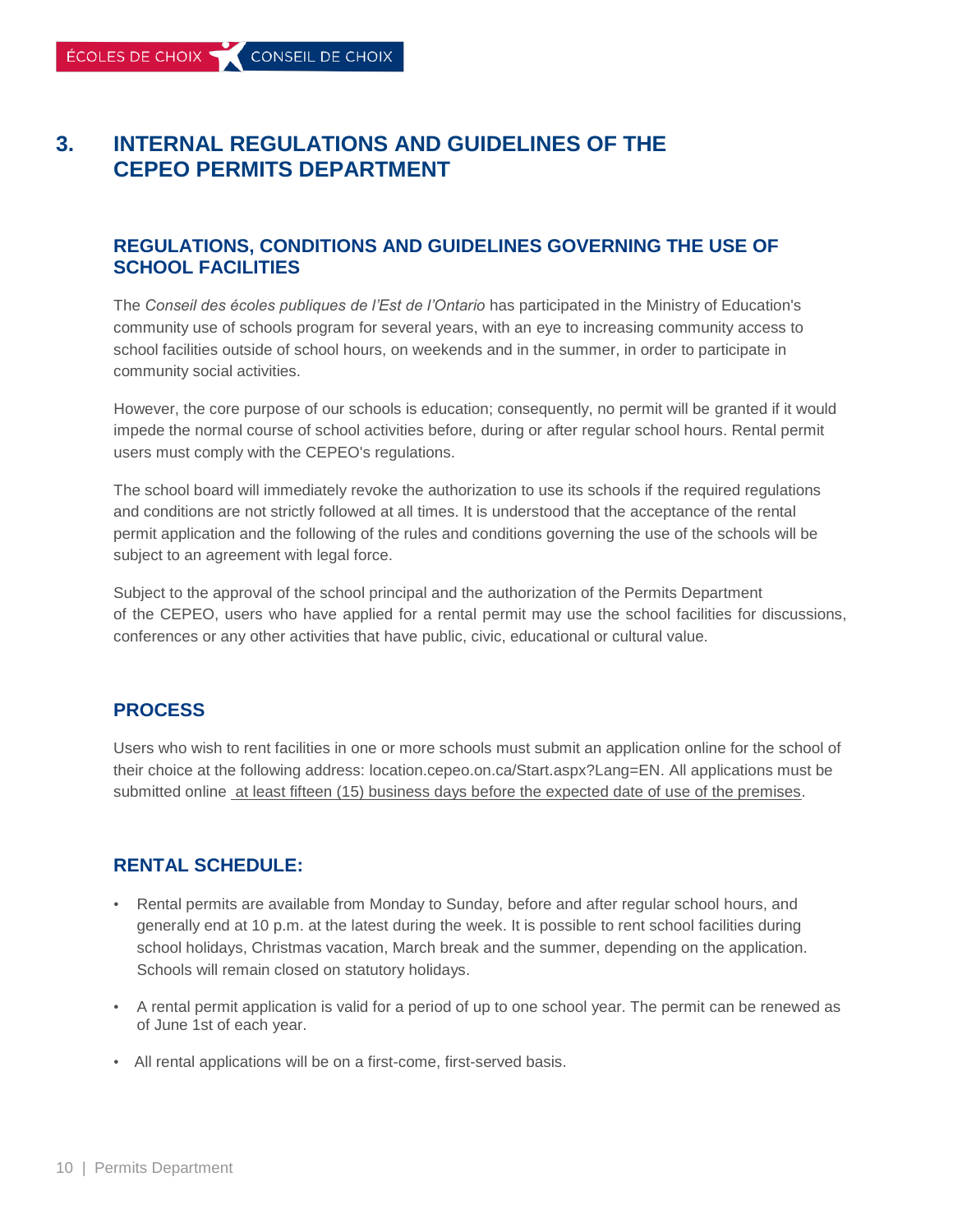#### **User requirements to be met before submitting a rental permit application**

- The person submitting the application must be at least 18 years old.
- The person or organization must have an internal policy of performing vulnerable sector checks to comply with the *Education Act*.
- The person or organization must have read the CEPEO registration procedures available on the site location.cepeo.on.ca/Start.aspx?Lang=EN.
- The person or organization must have at least \$5,000,000 in liability insurance coverage no later than one week before the start of the activity.

#### **Users renting school premises acknowledge that it is prohibited to:**

- Smoke on any CEPEO premises, including in buildings and on school grounds, in accordance with the provincial act passed on January 1, 1989.
- Consume, possess, sell or distribute illegal drugs in the school facilities and on school board grounds.
- Bring alcoholic beverages into the schools without a permit issued by the city.
- Bring foods containing nuts (peanuts, almonds, etc.) into the school.
- Advertise or post notices in the school facilities or on school board grounds, unless prior written authorization has been obtained from the school principal.
- Move or use materials belonging to the school unless prior permission from the school principal has been obtained.
- Park on lawns or in front of entrances. Fire lanes must not be blocked; offenders may be fined, and their vehicle may be towed. Free parking on any school board grounds is a privilege that users exercise at their own risk.
- At no time may users transfer the rental permit or sublet the facilities or equipment to any third party not included in the agreement between the two parties.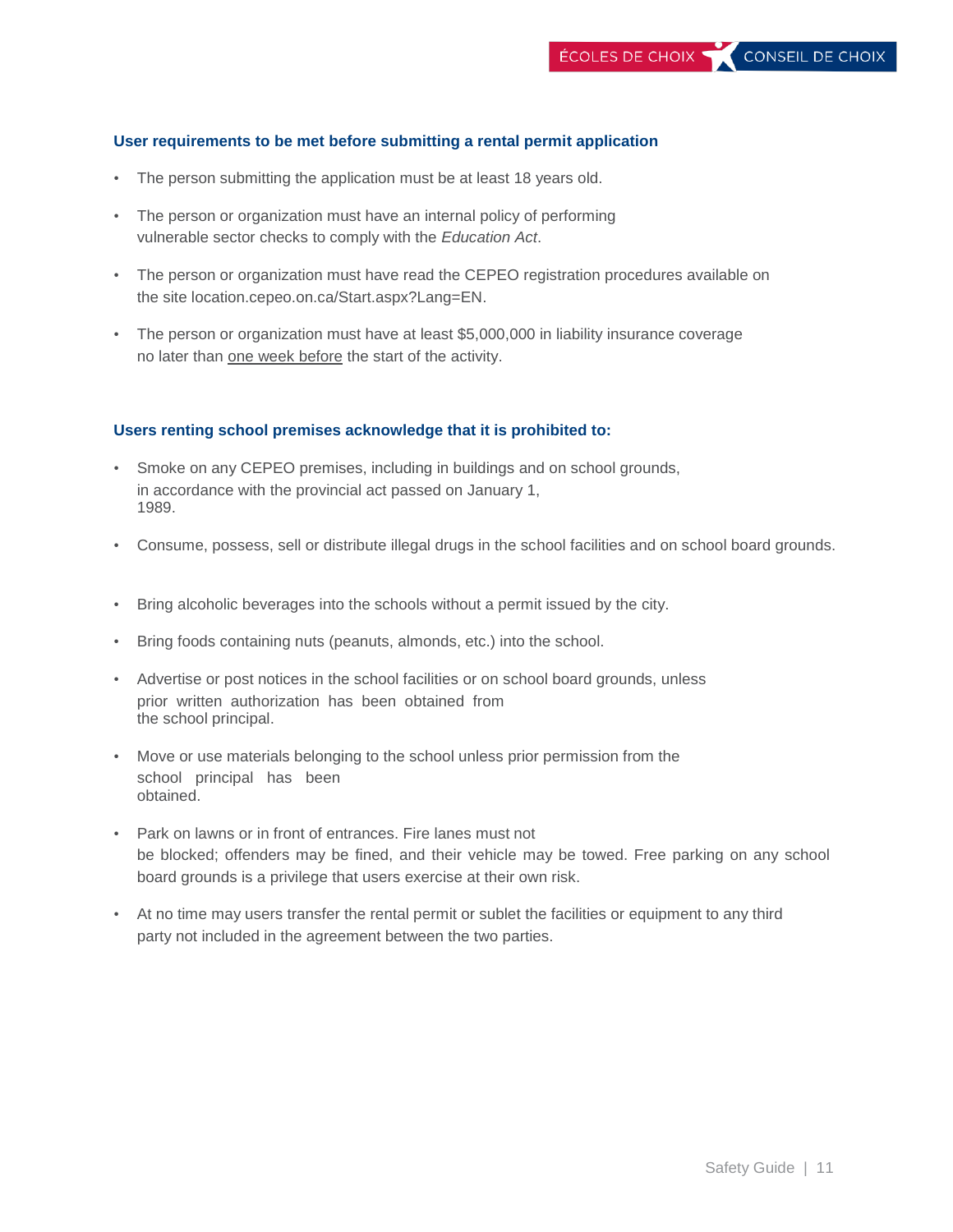#### **Use of school facilities and procedures to follow:**

- Users who have a rental permit must supervise anyone admitted to the school during an activity, and ensure that all regulations regarding the use of the school facilities are strictly followed.
- Users must ensure that all individuals admitted to an activity arrive at and leave the school at the times indicated on their rental permit.
- It is understood that the number of people involved in the activity may not exceed the maximum occupancy of the rented premises under the Fire Code.
- Users must indemnify the CEPEO from any losses or harm to individuals, school buildings, materials or property that are caused by or arise from the use of the school by any person who has been given permission to enter it.
- Users will lose access to the facilities if they organize, encourage or support activities that are immoral or illegal, or that exhibit racial, ethnic or religious intolerance.
- A CEPEO employee appointed by the school principal must be on site during all activities for property security purposes. The janitor or a CEPEO staff member designated by the school principal is responsible for the premises and facilities at all times, and his or her instructions must be followed. The janitor or CEPEO staff members is not responsible for supervising the behaviour or actions of the supervisor, volunteers, participants or workers involved in the activity.
- The CEPEO Permits Department has the right to revoke, at any time, all authorization to use the school facilities, even if fees have been paid, if, in its opinion, use of the school facilities is not in the best interests of the school board or the community. If applicable, the CEPEO reserves the right to choose whether or not the user will be reimbursed.
- All electrical wiring installed temporarily must meet the standards of the Ontario Electrical Safety Authority.
- The activity supervisor and participants must comply with the *Health and Safety Act* and the emergency safety measures found in the Safety Measures document available online at the following address: location.cepeo.on.ca/Start.aspx?Lang=EN.
- The CEPEO is not responsible for any injuries or harm caused to any individuals, or for damage to any property in, on or around the school grounds.
- Any group or organization in excess of one hundred (100) people requires the services of a second member of the CEPEO custodial staff for security and cleaning purposes. The school will assume responsibility for providing this staff member.
- Running shoes with non-marking soles must be worn for all activities taking place in the gym.
- Rental users must be sure to have a copy of the rental permit issued by the CEPEO Permits Department in their possession at all times. The CEPEO Permits Department reserves the right to visit any of the rental sites at any time.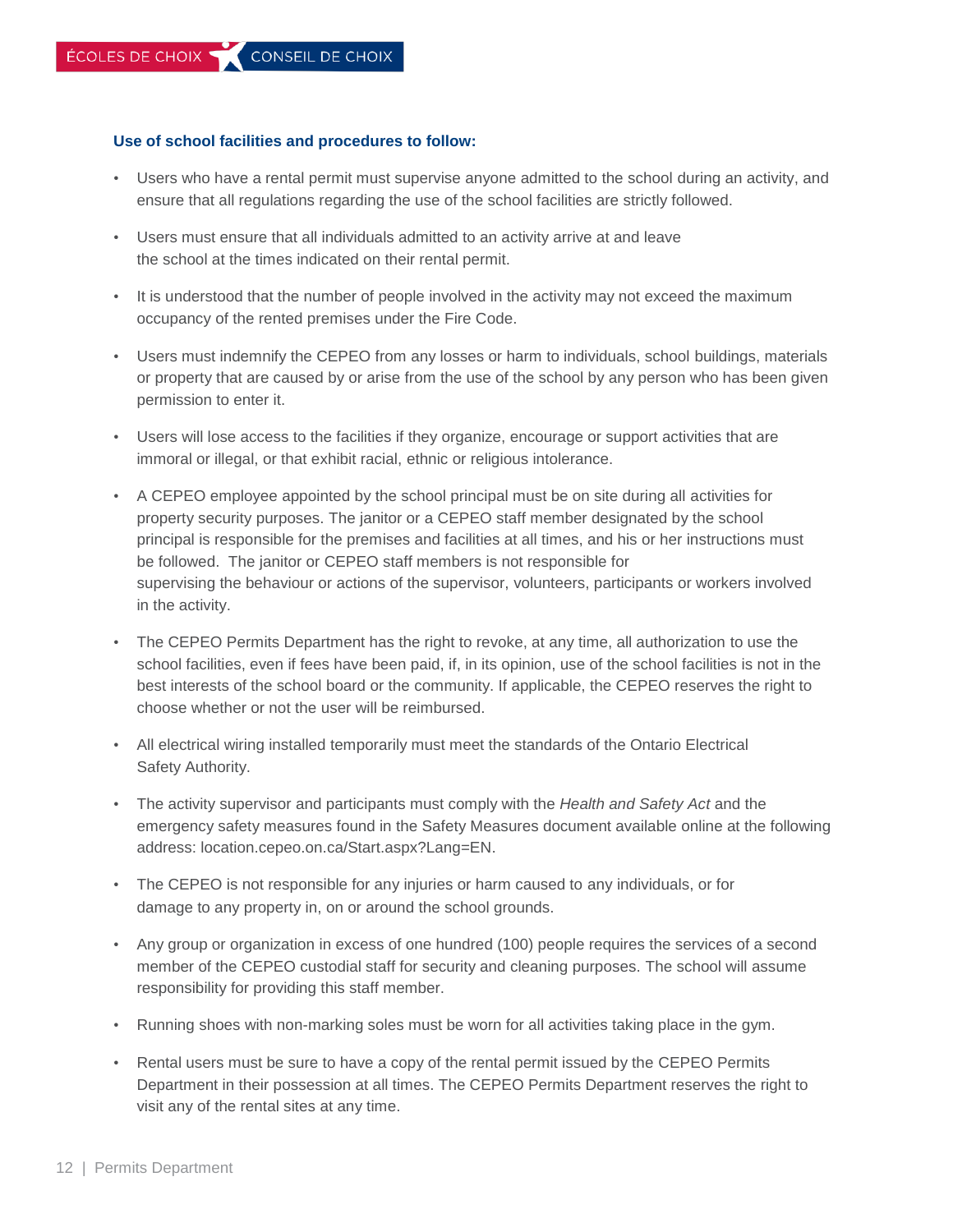#### **INSURANCE**

- All users must have a minimum of \$5,000,000 in liability insurance. Failure to provide such a certificate or to purchase the required insurance, at least one week before the activity, will automatically result in the application being denied.
- Users who already have liability insurance must provide the CEPEO Permits Department with a copy of the insurance certificate bearing the name of the CEPEO as an additional insured by e-mail to the following address: permisdelocation@cepeo.on.ca.
- Users who do not already have insurance must purchase civil liability insurance from OSBIE through the CEPEO Permits Department. To purchase this insurance, the user must pay the insurance premium at the rate set out in the OSBIE rate schedule, and do so at least five (5) business days before the beginning of the rental period. The CEPEO Permits Department will provide the user with a photocopy of the completed draft of the OSBIE facility user group insurance program.
- Please note that all rental fees and OSBIE insurance premiums are payable to the CEPEO Finance Department, either by preauthorized debit or by cheque.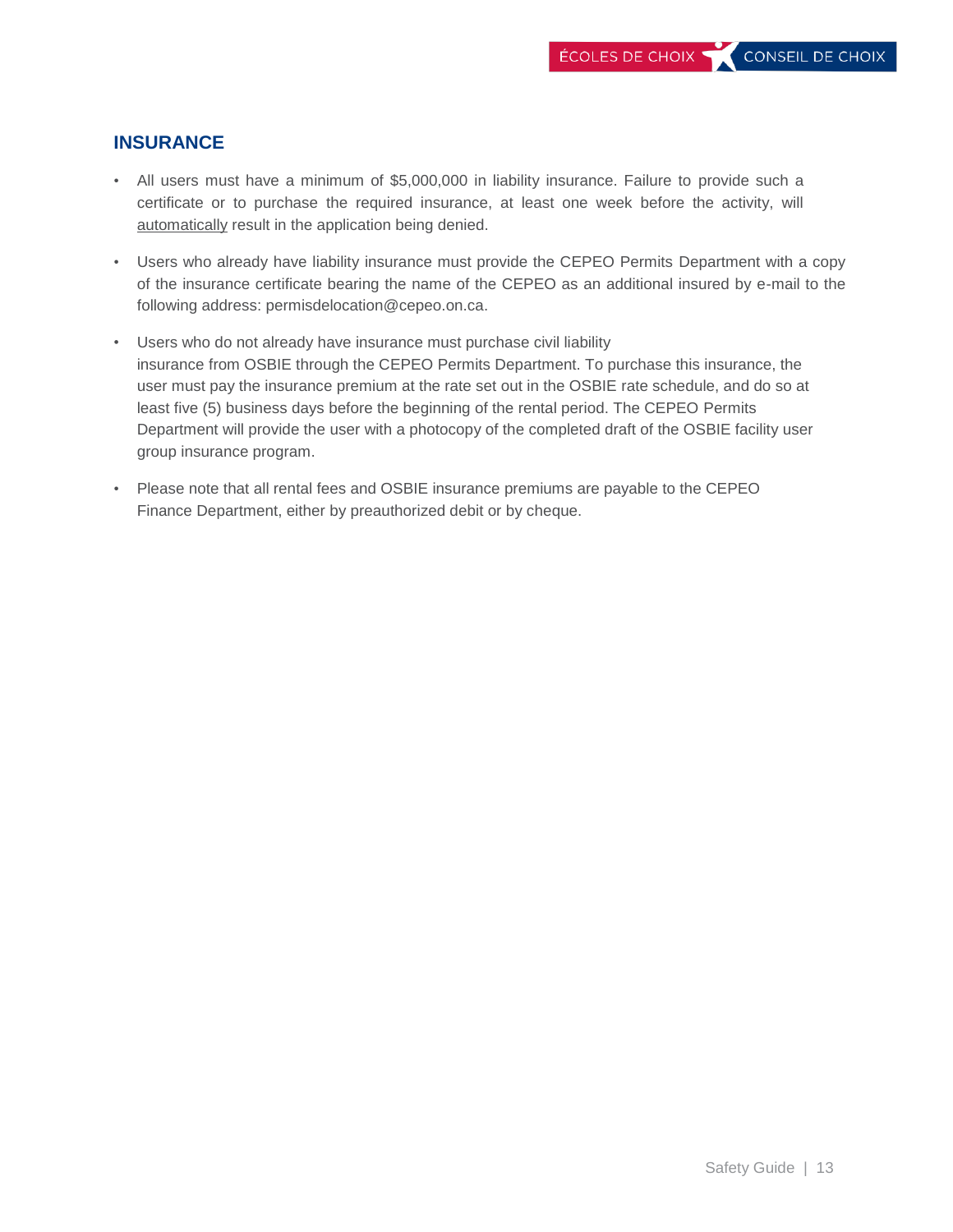# **4. ISO 14001 ENVIRONMENTAL CLAUSE**

Last January, the CEPEO became the first school board in North America to receive the ISO 14001 certification, and to offer its students international certification through the Kids' ISO 14000 program. By spring 2016, every school in the CEPEO, as well as head office, will be certified under the ISO 14001 standard, marking us as an organization of the future that is responsible and eco-friendly, and that cares about sustainable development.

The ISO 14001 standard is an environmental management standard. It sets out environmental requirements, which companies must meet.

#### **Companies adhering to the ISO 14001 standard must:**

- develop and implement an environmental policy
- set objectives and develop processes to meet the commitments of this environmental policy
- determine the actions needed for continuous improvement of its environmental performance

#### **To maintain its certification, the CEPEO must:**

- comply with environmental regulations
- improve its waste management
- improve its energy consumption
- raise awareness about environmental protection among students, staff and partners
- protect the environment itself
- engage in continuous improvement of environmental practices

#### **PROTECTING THE ENVIRONMENT**

Users who rent our school facilities have a responsibility to ensure activity participants follow the CEPEO's environmental policy, which seeks to protect and preserve the environment by reducing energy consumption and waste production. The CEPEO subscribes to the concept of sustainable development, and recognizes that its environmental management responsibilities hold an important place among its priorities, across all its activities.

Here are a few examples to put into practice during your time at the CEPEO's schools:

#### **To follow waste management instructions:**

• Most schools have recycling bins. Each bin has pictograms explaining the types of waste that are accepted.

#### **To reduce energy consumption:**

• When leaving the premises after your activity is finished, be sure to turn off the lights and close the windows in the rooms you used.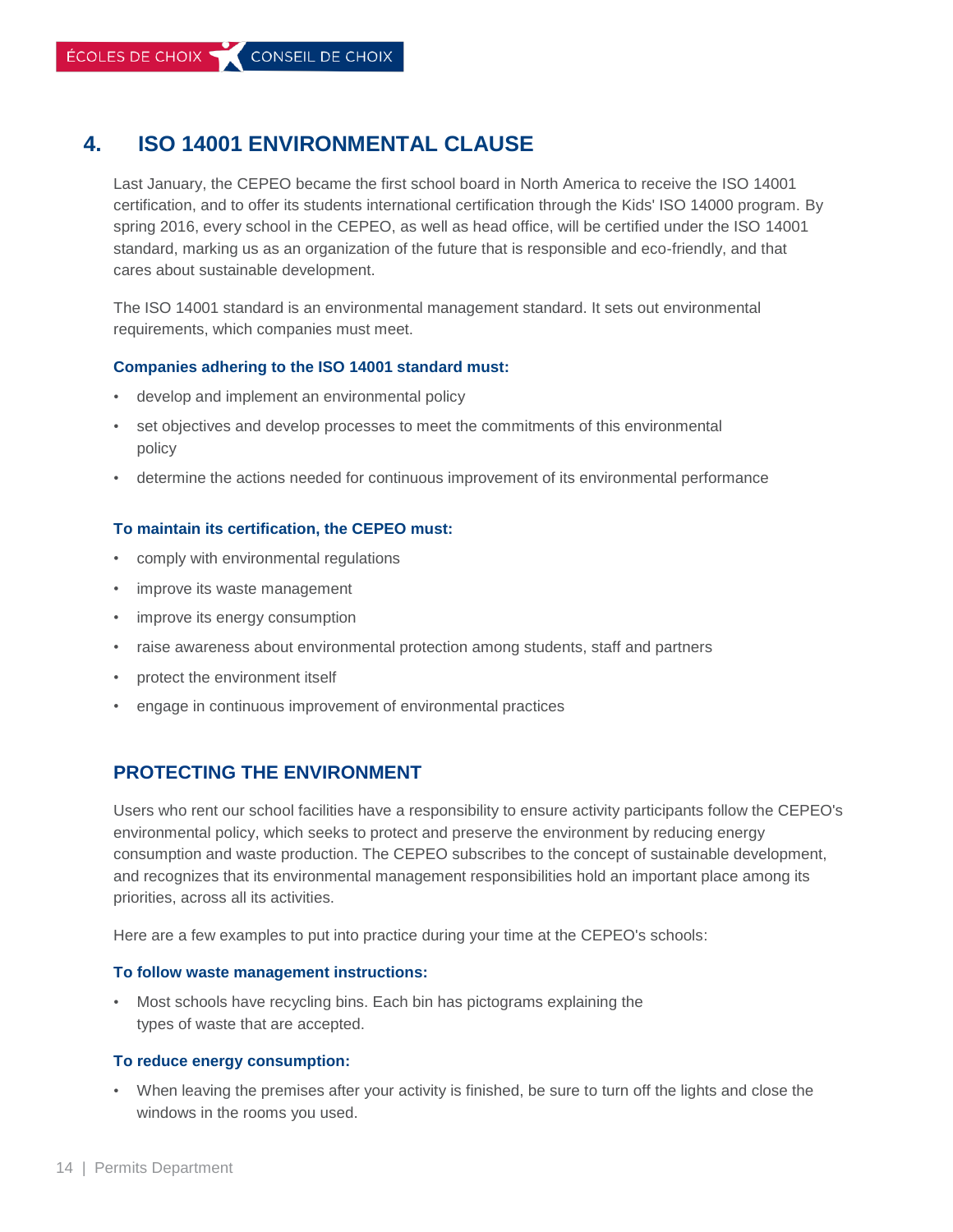#### **THE MANDATE OF THE SCHOOL BOARDS**

Under the legislation in force in Ontario, school boards are responsible for maintenance, health and safety within their school sites. They must develop measures and policies so as to ensure an environment that is as healthy and safe as possible for students, staff and others on school property.

Consequently, school boards have a duty to provide all their clienteles with schools that are safe and well maintained. Facilities and equipment must be monitored continuously. They must also ensure, as much as possible, that users can offer their activities safely.

To meet this mandate, the CEPEO Permits Department has developed a section on safety and emergency measures to help users of its school facilities better manage their activities. For the CEPEO, the well-being of users is important, and we work constantly to maintain all safety aspects within our schools.

A safe environment helps build confidence between our partners and promotes achievement. In fact, for the CEPEO, safety is everyone's concern. So it is important to work together in order to reduce risks and prevent injuries. For response efforts to be effective, a safety and emergency plan must be in place.

# **5. SAFETY AND EMERGENCY MEASURES**

In order to provide a safe environment while activities are taking place in classrooms, workshops and gymnasiums, the CEPEO Permits Department feels it is important to establish safety measures so as to encourage success and reduce the risk of accidents and incidents. The people involved remain the primary pillars.

#### **1. Presence of resource persons (activity supervisors):**

- Determine a safe ratio of resource persons to participants. A ratio of one supervisor to every fifteen (15) participants would be ideal.
- ensure that there are two resource persons on hand during activities in order to be able to respond in case of emergency. A group should never be unsupervised during an emergency.

\*\*\*To provide two persons to support an activity, users can opt for the services of high school students. These students are required to do volunteer work in order to obtain their diploma. Activities that offer services in French will be prioritized for volunteer work. If you need a [young volunteer, you](mailto:permisdelocation@cepeo.on.ca)  [can write to the following address: permisdelocation@cepeo.on.ca.](mailto:permisdelocation@cepeo.on.ca)

• supervision should be provided especially when instructing people in the gym, workshops, etc. – places where the risk of accident is greater.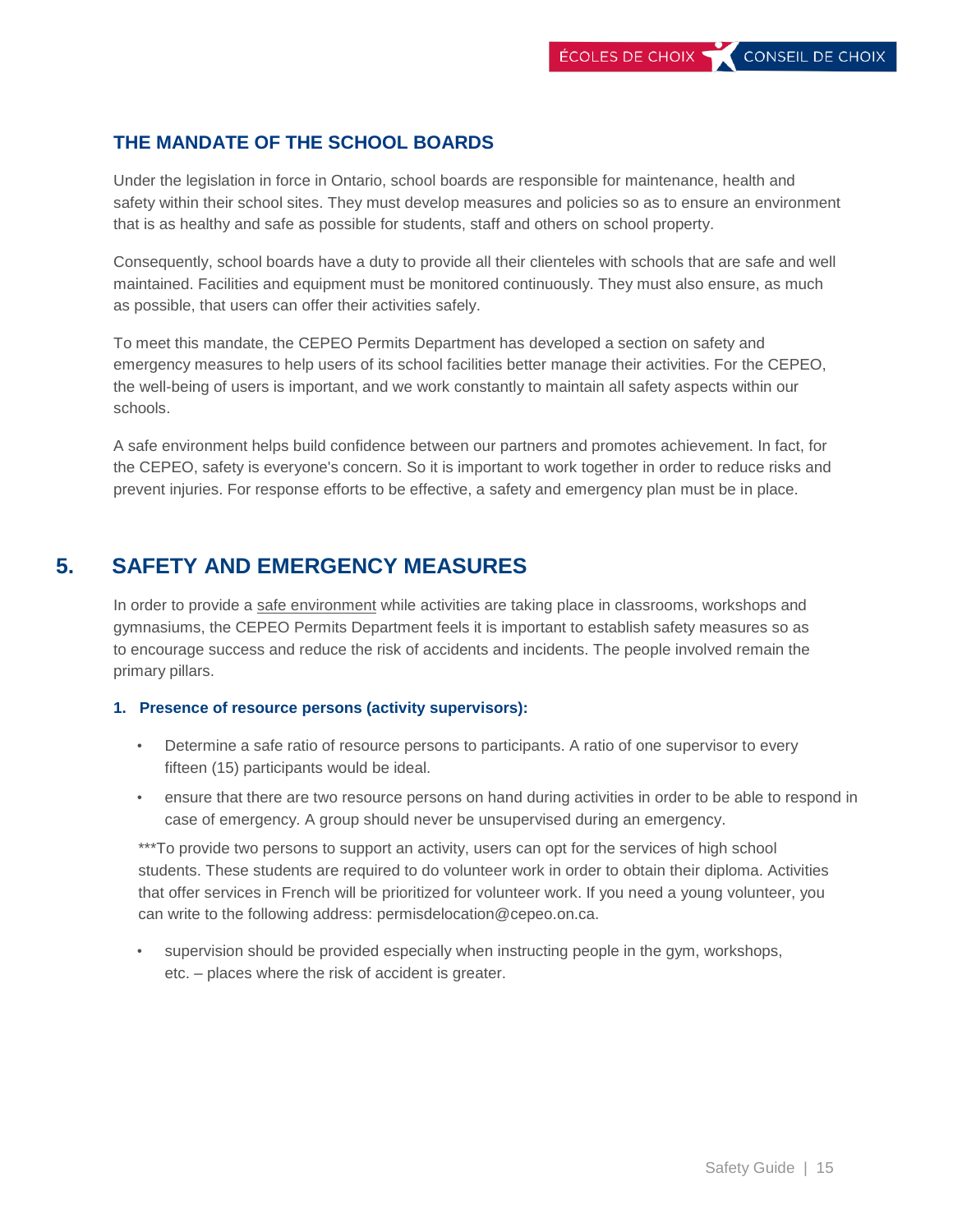#### **2. Qualifications of resource persons**

Resource persons must have the necessary qualifications to offer adequate safety in order to reduce the risk of incidents and accidents involving the activities:

- Be capable of responding in case of emergency; often, these are the first people to provide first aid to an injured person. The CEPEO emphasizes that resource persons should have first aid and cardiopulmonary resuscitation (CPR) training keep their training up to date. At least one person per site at all times.
- Have appropriate training to develop safe behaviours that follow the rules, so as to ensure safety with the equipment and field of play. Activities should be pleasant experiences that offer a sense of well-being.
- Have suitable training to ensure appropriate classroom management, so as to ensure the safety and respect of participants.

#### **3. Inspecting the materials, site, equipment and grounds**

The CEPEO must regularly inspect its facilities and equipment in order to maintain a high level of safety for the students and staff of its schools. To ensure your safety, the CEPEO Permits Department recommends that the supervisors:

• inspect the materials or equipment and the physical environment at the beginning and end of the activities. All problems should be reported to the CEPEO Permits Department by completing the School Facility Maintenance Report (see appendix), sent to the following address [:](mailto:permisdelocation@cepeo.on.ca) [permisdelocation@cepeo.on.ca o](mailto:permisdelocation@cepeo.on.ca)r given to the on-site CEPEO representative so action can be taken promptly.

#### **4. Activity management:**

- Tailor the instruction to the activity, participants and environment.
- Be sure to provide clear rules and instructions that will enable the activities to run smoothly (= safety and support).
- Be properly prepared for sports activities, which should include a warm-up period. Take the health, behaviour, skill level and learning ability of the participants into account. The CEPEO Permits Department has found and provided you with an athlete's charter that summarizes sportsmanlike behaviours to adopt (see appendix).
- Make sure that school facilities and equipment are used by the appropriate number of people.
- Make sure participants are dressed appropriately in order to reduce the risk of accidents for the planned activities. For example, it is essential to wear running shoes for sports activities.
- Use materials differently when safety is unclear, especially for sports fields in case of rain.
- Be sure to tidy the rooms used appropriately at the end of your activities.
- Make sure that materials and equipment are carefully put away at the end of your activities, as the participants are responsible for their use.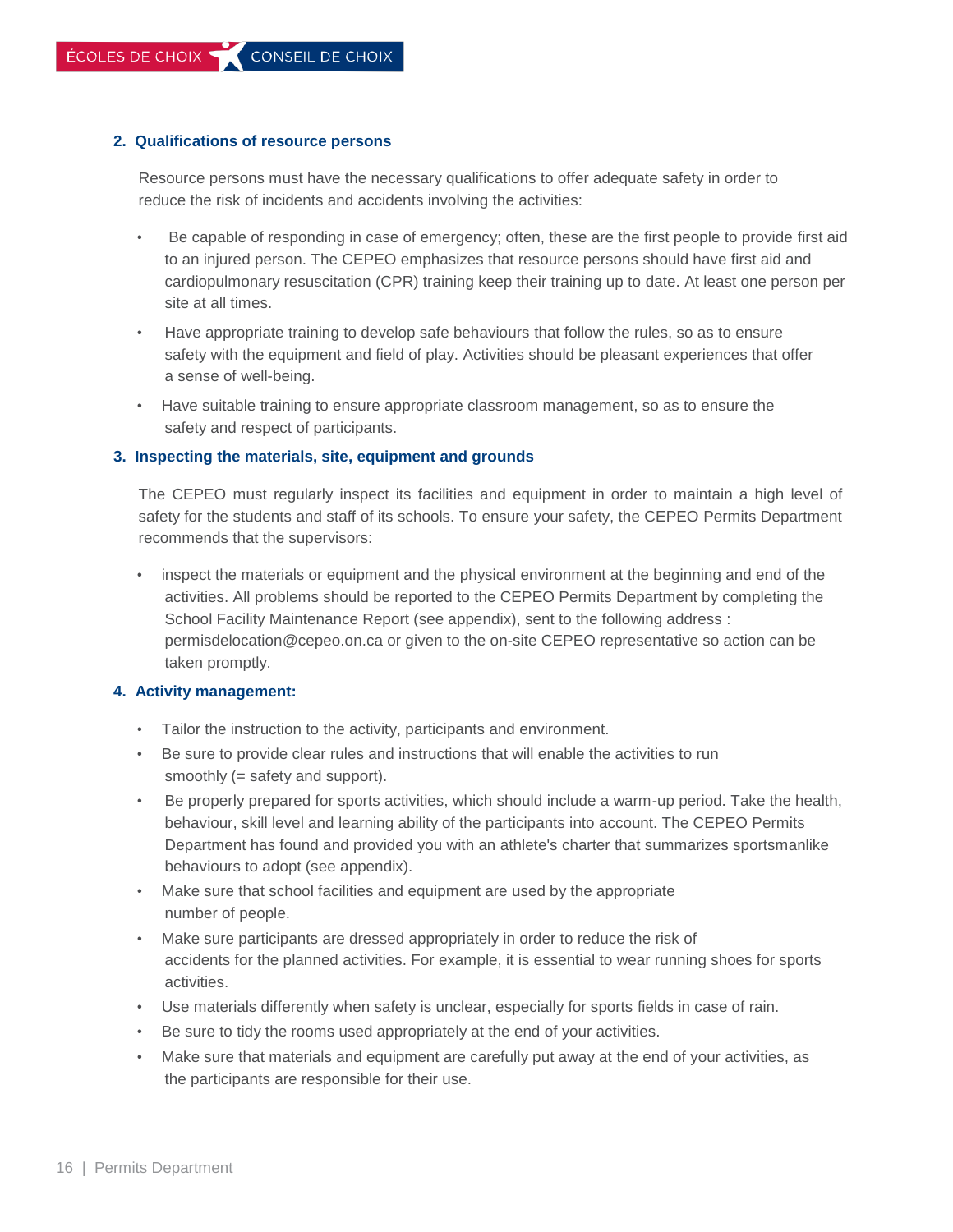#### **5. Safety instructions**

Because all activities involve some risk, the CEPEO Permits Department sets out, in this section, the appropriate steps to take in the event of an emergency, in order to increase the effectiveness of your response. At the end, you will find the CEPEO emergency plan.

#### **A. Before your activity begins:**

- a. Have a first aid kit and know how to use it.
- b. Have a working telephone in order to call for emergency assistance if needed.

c. Establish an emergency communication plan to follow (make sure you know the emergency numbers you need).

- d. Know the fastest route to the nearest hospital.
- e. Know the location of emergency equipment, such as defibrillators, in the school.
- f. Always use gloves when there is blood or other bodily fluids.
- g. Know which participants have health concerns, such as high blood pressure or diabetes.
- h. Know which participants are taking medication.
- i. Know the names of all participants and always keep an attendance list.

#### **B. In case of injury or emergency response:**

- Remain calm and use a reassuring tone of voice.
- Respond promptly to the sick or injured person, assess the severity of the injury/ illness and guide your care accordingly, such as:
	- administering medication
	- using the first aid kit
	- calling emergency response: dial 911
	- while waiting for the emergency responders, pay close attention to the sick or injured person so you can provide information to the medical responders Here are a few examples: loss of consciousness, uncontrollable bleeding, difficulty breathing, major injury, etc.
- Complete the accident report and send it to the CEPEO Permits Department or give it to the on-site school board representative (see appendix).
- Call the emergency contact of the sick or injured person as quickly as possible.
- Make sure all participants are safe in an emergency situation.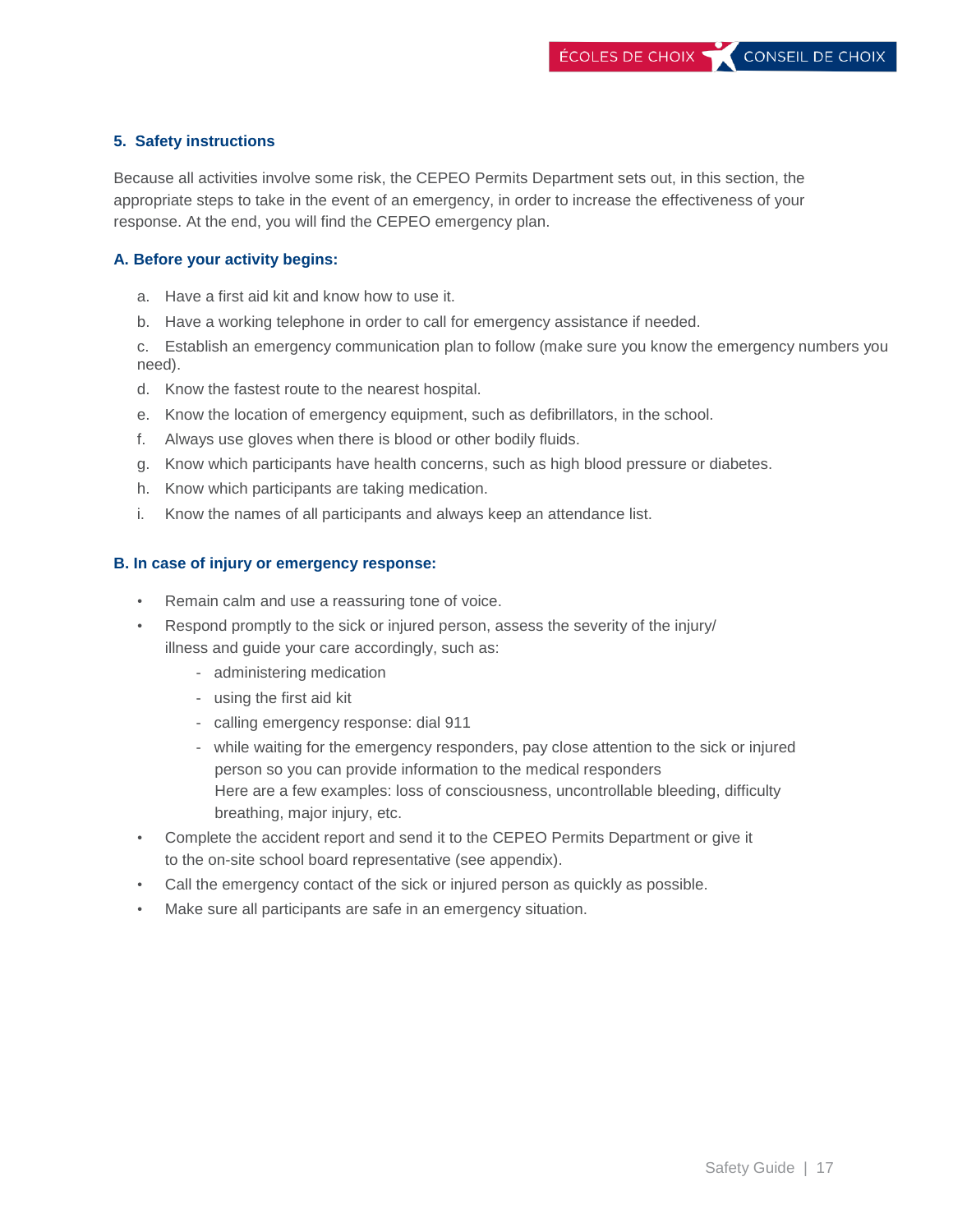# **6. CEPEO EMERGENCY PLAN**

The CEPEO offers community users a series of emergency measures in order to facilitate and prepare them for responses to emergency situations.

Rental permit users are responsible for informing their staff and establishing a response plan accordingly in order to meet the requirements of these emergency measures.

Tip: You may wish to designate one person for each role or responsibility



## **A. TOXIC SUBSTANCE/SUSPICIOUS ODOUR**

#### **IF YOU …**

Discover noxious fumes or a suspicious odour inside or outside the school

#### **YOU SHOULD …**

- Notify the on-site CEPEO resource person, if possible
- Evacuate or direct your group to the outdoor assembly point (usually at the far end of the school grounds)
- Make sure no one is forgotten
- Get your attendance list
- Take attendance at the assembly point
- Follow the instructions given to you by the authorities
- Call 911, if necessary (HazMat team)



#### **B. FIRE**

#### **IF YOU …**

See flames, smell smoke or hear the fire alarm

#### **YOU SHOULD …**

- Stop everything
- Get your attendance list
- Turn off the lights and any electrical devices
- Close and lock the door behind you
- Calmly evacuate the premises with your whole group and meet at an outdoor assembly point
- Do not use the elevators
- Assist any persons with disabilities as per your established procedure
- Make sure no one is forgotten
- Take attendance at the assembly point
- Call 911 if necessary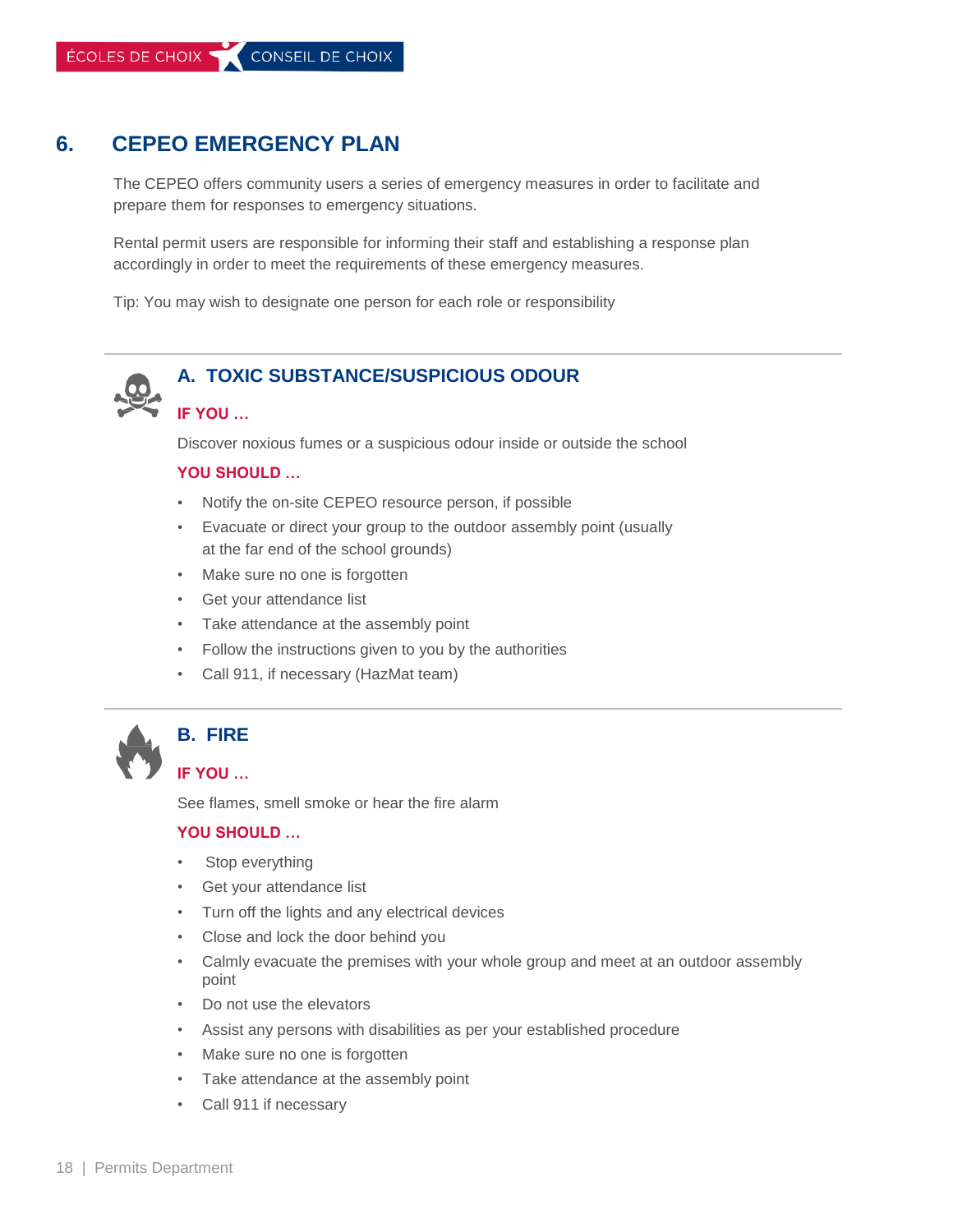# **C. EVACUATION**

#### **IF YOU …**

Hear an instruction to evacuate the building

#### **YOU SHOULD …**

- Stop everything
- Get your duly completed attendance list
- Turn off the lights and any electrical devices
- Close and lock the door behind you
- Calmly evacuate the premises and move to the assembly point
- Do not use the elevators
- Assist any persons with disabilities as per your established procedure
- Check to make sure no one has been forgotten
- Take attendance at the assembly point
- If you are asked to leave your assembly point, meet at the evacuation site planned for the school

(Each school has an evacuation site; the CEPEO Permits Department can give it to you.)



# **D. SECURING THE SCHOOL**

#### **IF YOU …**

Hear… "This is the principal. The school is now in secure mode, and must immediately be secured."

#### **YOU SHOULD …**

- Close and lock the door to your room (after getting your group together)
- Close the windows, draw the curtains and lower the blinds
- Keep your group away from windows and doors
- Take attendance and note the reason for any absences (e.g., did not come that day)
- Reassure your group by speaking calmly
- Maintain silence
- Do not open the door until an announcement is made over the PA system that the procedure is over
- If anyone insists on leaving the room, do not try to stop or restrain them Record their name and time of departure and pass the information along if necessary
- Call 911 if necessary
- Follow the instructions of the police or other emergency responders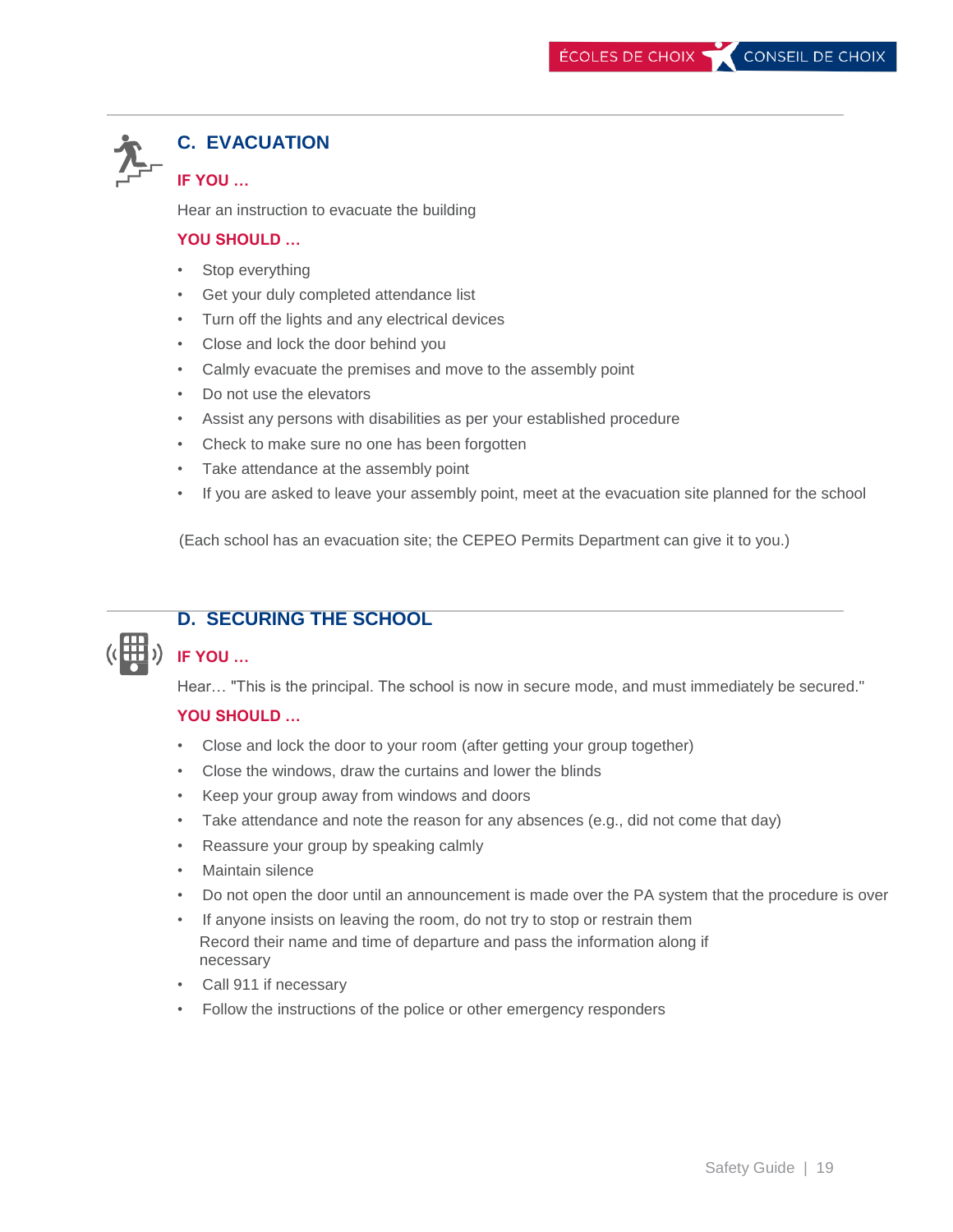

#### **E. SUSPICIOUS OBJECT/BOMB THREAT**

#### **IF YOU …**

Find a suspicious object

Receive a bomb threat (orally, in writing or over the phone)

#### **YOU SHOULD …**

#### **Suspicious object**

- Do not touch or handle the object If the object has been opened, secure the immediate area By moving the people in your group away
- Contact the CEPEO resource person
- Get your attendance list
- Evacuate your group to the outdoor assembly point
- Make sure no one is forgotten
- Take attendance
- Wait for instructions

#### **Bomb threat**

- Notify the CEPEO resource person in person
- Wait for instructions

# **F. LOCKDOWN IF YOU …**

Hear… "This is the principal: Emergency! LOCKDOWN

LOCKDOWN LOCKDOWN. I repeat, the school is now in

LOCKDOWN mode. Hide!"

#### **YOU SHOULD …**

- Close and lock the door to your room (after getting your group together)
- Extinguish all sources of light, block the glass pane in the door (if possible), and close the windows, curtains and blinds
- Seat your group on the floor along the wall that is least exposed to view through the windows and the glass pane in the door, if it is not blocked
- Take attendance and note anyone who is missing
- You need to hide, stay quiet and remain calm
- Anyone outside the building should hide or go to the evacuation site planned for the school
- Silence reigns: Ignore all bells, alarms and announcements. Do not use the house telephone; turn off your group's cell phones and do not access the Internet.
- Remain hidden until a police officer (or other person in authority) unlocks the door and announces the end of the lockdown.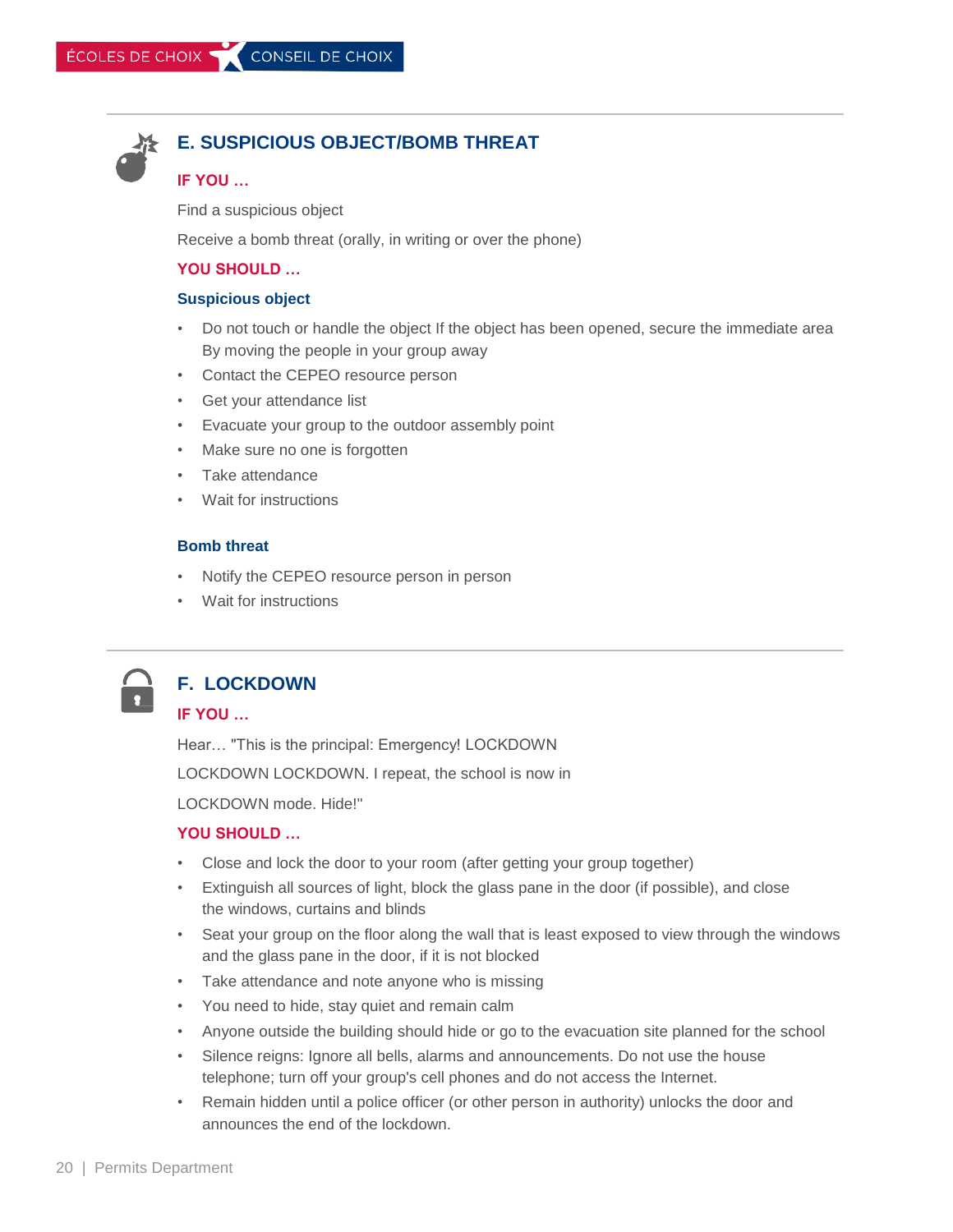

# **G. DISTURBING OR THREATENING BEHAVIOUR**

#### **IF YOU …**

Witness disturbing or threatening behaviour…

The threat may be verbal or written, represented by a drawing or posted

online, or take the form of gestures and be directed at a target

#### **YOU SHOULD…**

- Notify the on-site CEPEO resource person
- Document the incident by completing the incident/accident report found in the appendix



#### **H. EARTHQUAKE**

#### **STEPS TO TAKE IN THE EVENT OF AN EARTHQUAKE**

No matter where you are, take shelter immediately and remain in one place until the shaking has finished.

#### **IF YOU ARE INDOORS**

- Remain there. Do not rush outside.
- Take shelter under a table, desk or other sturdy piece of furniture and hold on
- If you are in a hallway, crouch against an interior wall
- Do not stand in a doorway. It could slam shut and hurt you
- Protect your face and head
- Face away from windows
- Keep away from windows, glass partitions, mirrors, fireplaces, bookcases, tall furniture and light fixtures
- If you are in a wheelchair, lock the wheels and protect the back of your head and neck
- Do not use the elevators
- If you are in an elevator during an earthquake, press the button for every floor and get out as soon as you can

#### **IF YOU ARE OUTDOORS**

- Remain there. Try to move to a safe location, far from windows, buildings, electrical wires or telephone poles
- Stay in a protected location until the shaking has finished.

#### **AFTER THE INITIAL SHOCKWAVE**

- Be prepared for aftershocks, which can take place for some time after the initial earthquake
- Once the shaking has stopped, check that you are unharmed, then check on people near you. If there are injuries, administer first aid. Contact emergency services if necessary.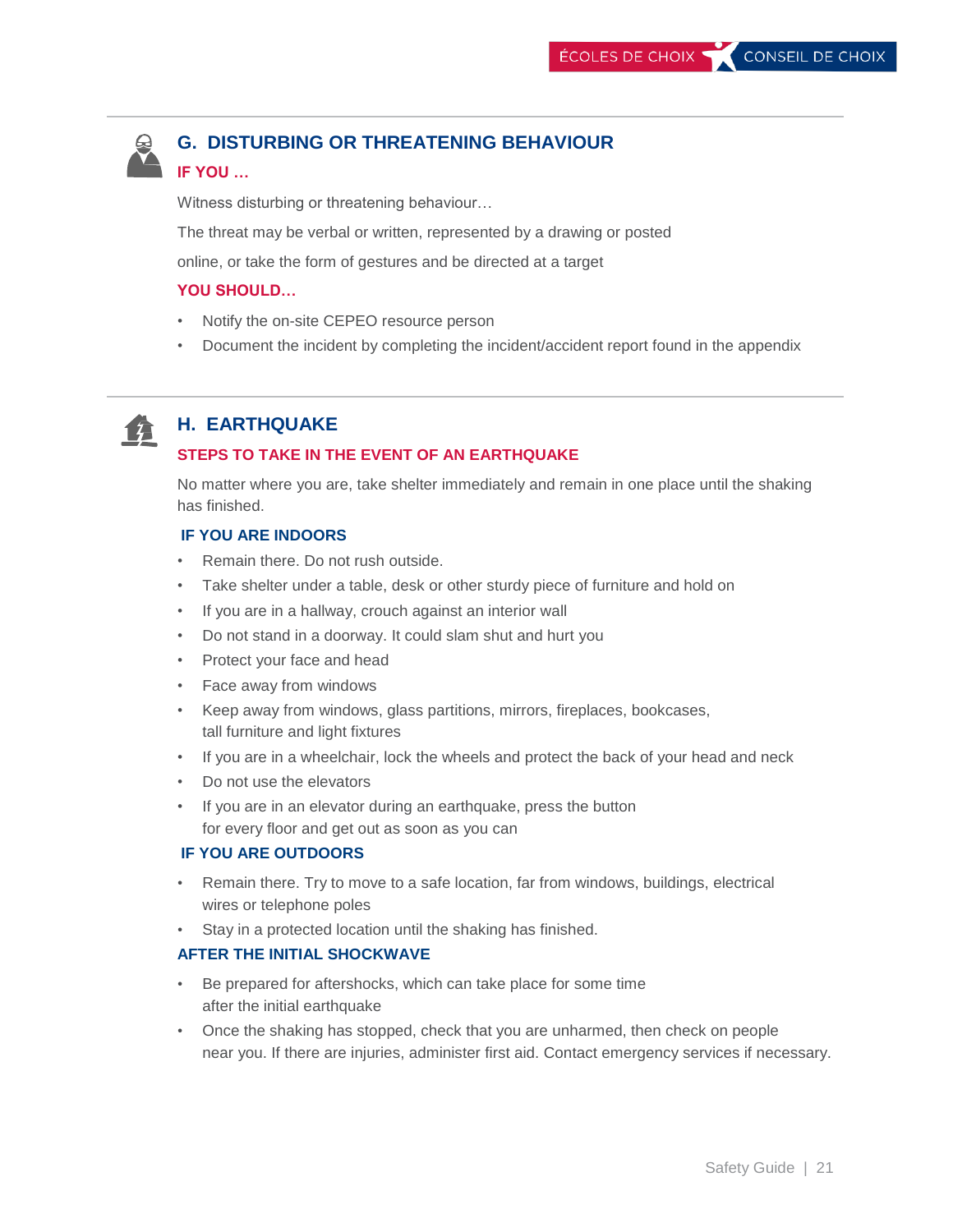# **7. CONCLUSION**

With all the community activities that take place in its schools, the CEPEO plays an important role in community development throughout the region it serves.

This role provides considerable benefits to the community. For example, encouraging young people to practice sports after schools hours reduces sedentariness, which improves the conditions and habits of that community.

The CEPEO opens its schools to the community and makes sure the activities are used to develop safe and appropriate services.

In order to ensure efficient community development, teamwork is essential. With this guide and the Permits Department, the CEPEO is proud to work with community site users in order to maximize preventative measures. The health and safety of our community are everyone's concern!

WELCOME TO OUR TEAM!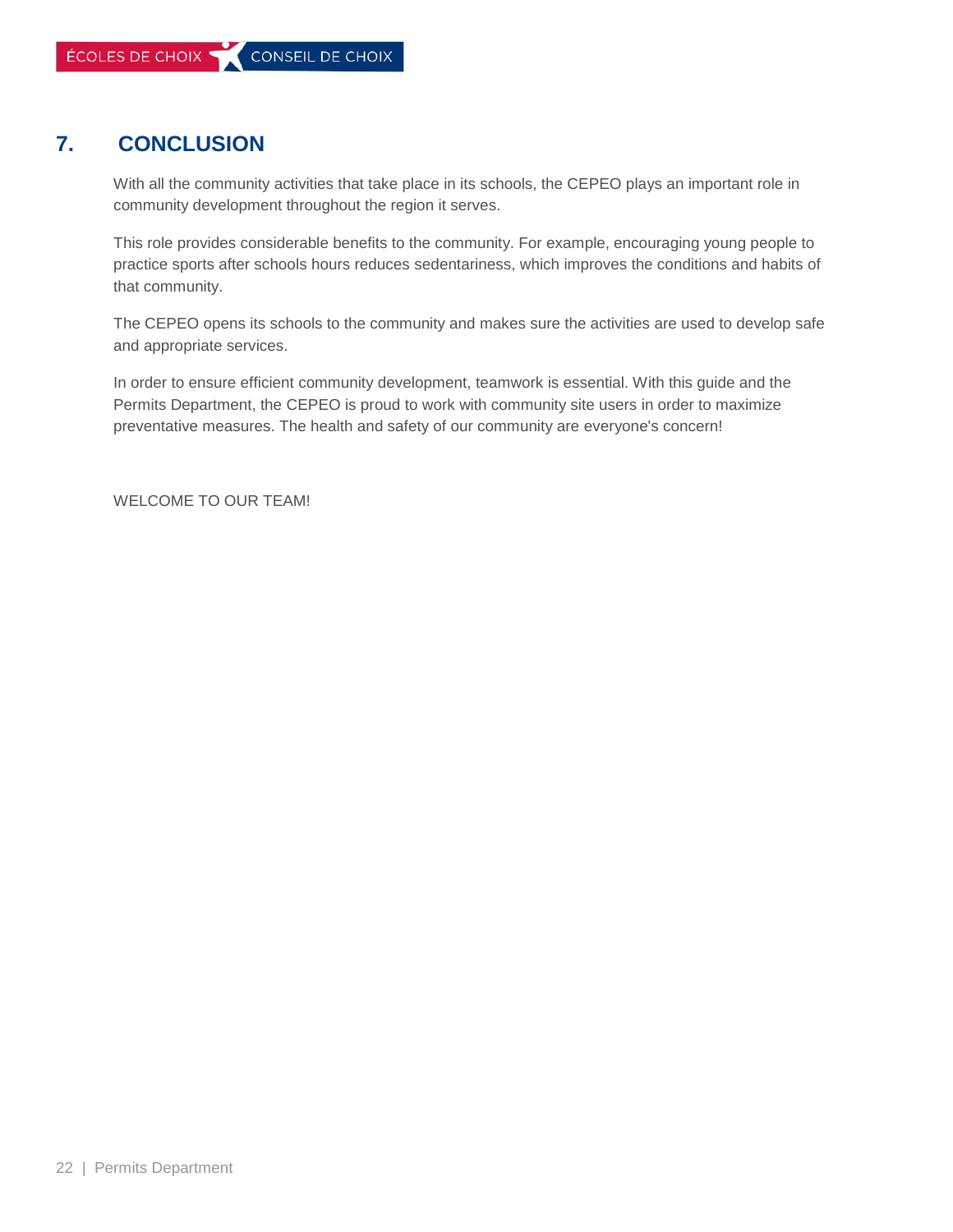# **APPENDICES**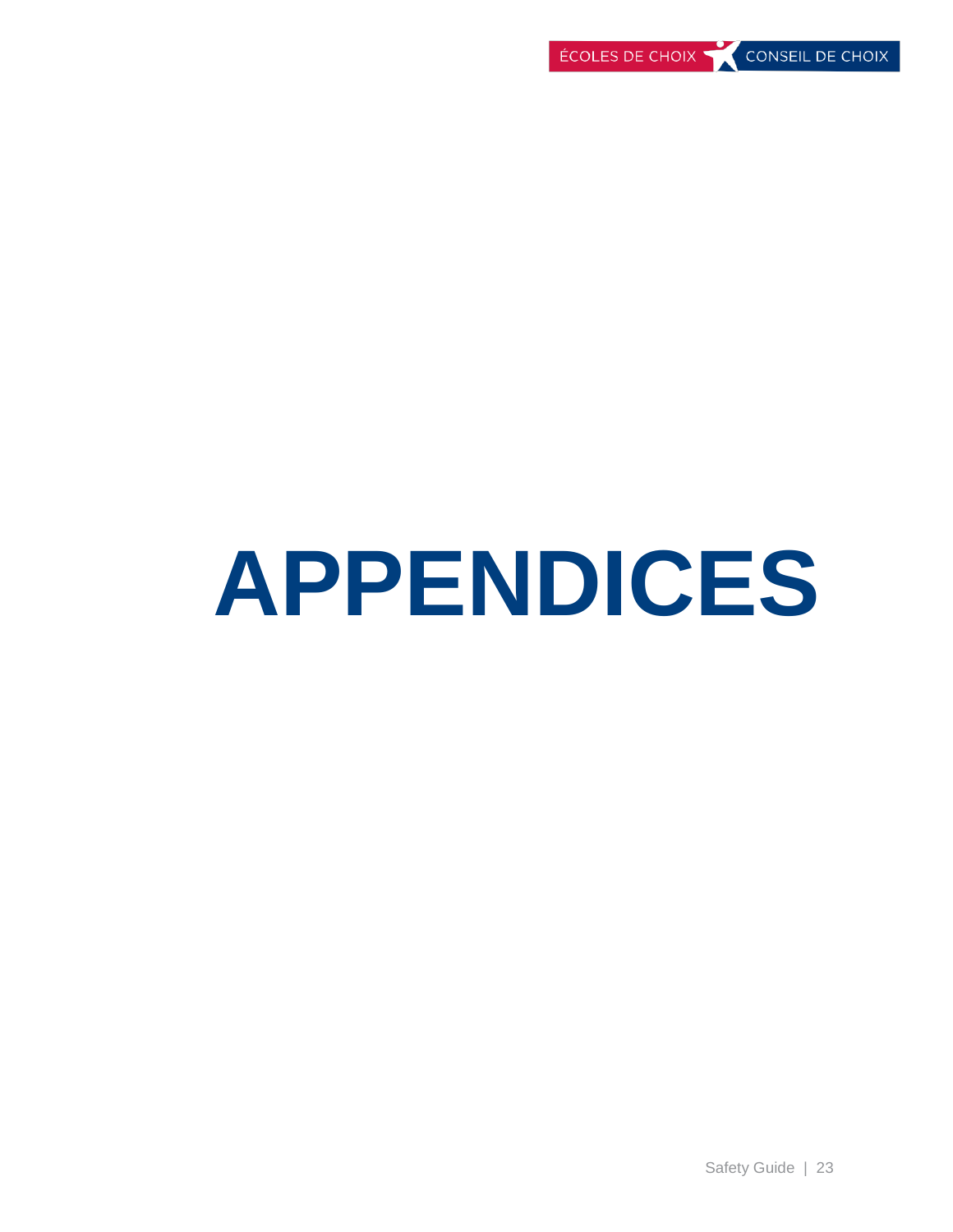# **APPENDIX A**

# **TABLE OF ORGANIZATION CATEGORIES**

| A                                      | <b>NON-PROFIT ORGANIZATIONS</b>                                                                                                                                                                                                                                                                                                                                     |  |  |  |  |  |
|----------------------------------------|---------------------------------------------------------------------------------------------------------------------------------------------------------------------------------------------------------------------------------------------------------------------------------------------------------------------------------------------------------------------|--|--|--|--|--|
| (minimal rental and<br>operating fees) | <b>Definition:</b> Community organizations are groups of people who have come together over<br>a social project or issue. They may be managed by volunteers or employees. There may<br>be minimal fees for participating in activities. These organizations are not supposed to<br>make a profit. (Has a registration number and/or a Canada Revenue Agency number) |  |  |  |  |  |
|                                        | <b>Examples:</b> Community health and/or local community association: the Red<br>Cross, blood donor clinics, vaccination clinics, health clinics, etc.                                                                                                                                                                                                              |  |  |  |  |  |
|                                        | City of Ottawa (reciprocal agreement)                                                                                                                                                                                                                                                                                                                               |  |  |  |  |  |
|                                        | Cultural schools, religious organizations, senior's groups, service<br>clubs, charitable groups, etc.                                                                                                                                                                                                                                                               |  |  |  |  |  |
|                                        |                                                                                                                                                                                                                                                                                                                                                                     |  |  |  |  |  |
| B                                      | <b>COMMUNITY MEMBERS (NON-PROFIT)</b>                                                                                                                                                                                                                                                                                                                               |  |  |  |  |  |
| (minimal rental and<br>operating fees) | Members of the community who want to practice a sport with friends, meet with members<br>of the community for a special project, etc. Does not have a registration number.                                                                                                                                                                                          |  |  |  |  |  |
| C                                      | <b>FOR-PROFIT ORGANIZATIONS</b>                                                                                                                                                                                                                                                                                                                                     |  |  |  |  |  |
| (rental and<br>operating fees)         | These organizations are managed with the goal of making a profit for their activities.<br>Has a registration number. Examples: Dance classes, martial arts, gymnastics,<br>babysitting, first aid, driving classes, tutoring or homework clubs organized by external<br>organizations (with compensation), etc.                                                     |  |  |  |  |  |
| D                                      | <b>ACTIVITIES IN CEPEO SCHOOLS</b>                                                                                                                                                                                                                                                                                                                                  |  |  |  |  |  |
| (no rental fees)                       | Pedagogical, academic, before- and after-school and administrative activities of the<br>CEPEO and its schools. Volunteer work during school hours and in activities related to<br>the teaching program.                                                                                                                                                             |  |  |  |  |  |
|                                        | School councils, school boards and parent's associations. Tutoring and homework clubs<br>for CEPEO students.                                                                                                                                                                                                                                                        |  |  |  |  |  |
|                                        | All capital property activities/repairs during the school year and the summer. Adult<br>education classes.                                                                                                                                                                                                                                                          |  |  |  |  |  |
| Е                                      | PRESCHOOL AND BEFORE-/AFTER-SCHOOL PROGRAMS                                                                                                                                                                                                                                                                                                                         |  |  |  |  |  |
| (operating fees)                       | Christmas holidays, March break, summer term. Administered by head office.                                                                                                                                                                                                                                                                                          |  |  |  |  |  |
| F                                      | <b>NON-PROFIT AND FOR-PROFIT CAMPS</b>                                                                                                                                                                                                                                                                                                                              |  |  |  |  |  |
| (operating fees)                       | Christmas holidays, March break, summer term. Administered by head office.                                                                                                                                                                                                                                                                                          |  |  |  |  |  |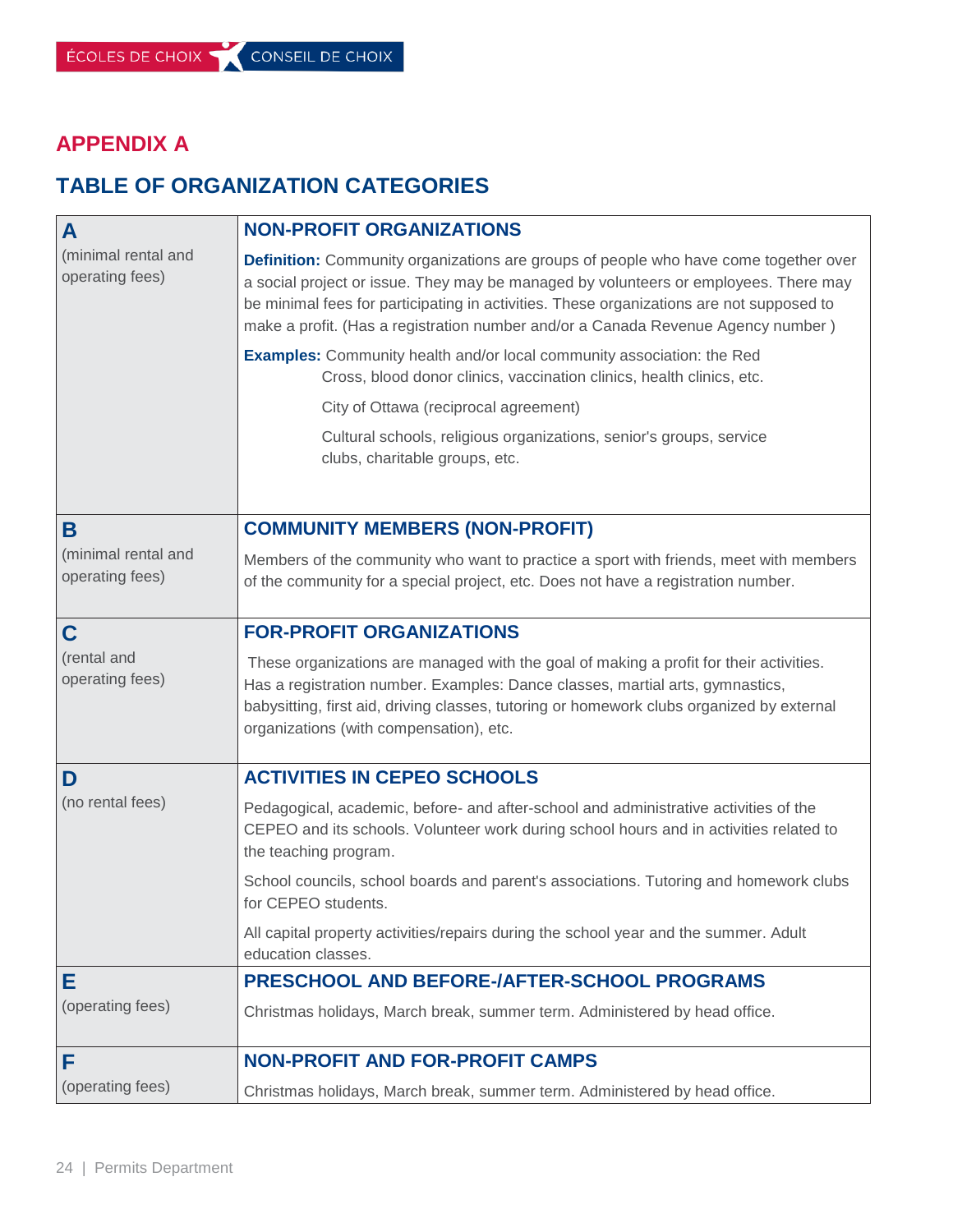# **APPENDIX B FEE SCHEDULE FOR THE USE OF SCHOOL FACILITIES**

| Category          | <b>Description</b>                   | Classroom (1 to 3)<br>Seminar room Staff<br>lounge IT room | Single gym and/or<br>Single gym with<br>stage | Double gym and/or<br>Library              | Atrium<br>Kitchen                | Cafeteria              | Auditorium <sup>1</sup> | Sports fields                              | Weekday<br>operating<br>fees | Weekend<br>operating<br>fees <sup>2</sup> |
|-------------------|--------------------------------------|------------------------------------------------------------|-----------------------------------------------|-------------------------------------------|----------------------------------|------------------------|-------------------------|--------------------------------------------|------------------------------|-------------------------------------------|
| A                 | Non-profit<br>organizations          | \$0/hr.                                                    | \$0/hr.                                       | \$0/hr.                                   | \$0/hr.                          | \$0/hr.                | \$50/hr.                | \$0/hr.                                    | \$0/hr.                      | \$5/hr.                                   |
| B                 | Non-profit<br>community members      | \$10/hr.                                                   | \$15/hr.                                      | \$20/hr.                                  | \$15/hr.                         | \$25/hr.               | \$75/hr.                | \$10/hr.                                   | \$0/hr.                      | \$10/hr.                                  |
| $\mathbf{C}$      | For-profit<br>organizations          | \$20/hr.                                                   | \$30/hr.                                      | \$40/hr.                                  | \$30/hr.                         | \$50/hr.               | \$140/hr.               | \$10/hr.                                   | \$0/hr.                      | \$20/hr.                                  |
| D                 | Activities in CEPEO<br>schools       | \$0/hr.                                                    | \$0/hr.                                       | \$0/hr.                                   | \$0/hr.                          | \$0/hr.                | \$0/hr.                 | \$0/hr.                                    | \$0/hr.                      | \$0/hr.                                   |
| Е                 | Preschool programs (Lease-12 months) |                                                            |                                               | Before-/after-school programs (10 months) |                                  |                        |                         | CEPEO before/after school daycares - CAMPS |                              |                                           |
| Covers only       | Number of children                   | Rate/month                                                 | Number of children                            | Rate/month                                |                                  | Square footage         | March rate/WEEK         |                                            | Summer rate/MONTH            |                                           |
| operating<br>fees | < 24                                 | \$125.00                                                   | $0 - 50$                                      | \$50.00                                   |                                  | $<$ 3000 sq. ft.       | \$75.00                 |                                            | \$75.00                      |                                           |
|                   | 24 or more                           | \$150.00                                                   | $51 - 100$                                    | \$100.00                                  | 3000 to 6000 sq. ft.<br>\$150.00 |                        |                         | \$150.00                                   |                              |                                           |
|                   |                                      |                                                            | 101 or more                                   | \$150.00                                  |                                  | 6000 to 9000 sq. ft.   |                         | \$225.00                                   |                              | \$225.00                                  |
|                   |                                      |                                                            |                                               |                                           |                                  | 9000 to 12000 sq. ft.  |                         | \$300.00                                   |                              | \$300.00                                  |
|                   |                                      |                                                            |                                               |                                           |                                  | 12000 to 15000 sq. ft. |                         | \$375.00                                   |                              | \$375.00                                  |
|                   |                                      |                                                            |                                               |                                           |                                  | 15000 to 18000 sq. ft. |                         | \$450.00                                   |                              | \$450.00                                  |
|                   |                                      |                                                            |                                               |                                           |                                  | $> 18,000$ sq. ft.     |                         | \$525.00                                   |                              | \$525.00                                  |

| F                        | NON-PROFIT camps       |           | FOR-PROFIT camps       |            |  |
|--------------------------|------------------------|-----------|------------------------|------------|--|
| Covers only<br>operating | Square footage         | Rate/week | Square footage         | Rate/week  |  |
| fees                     | $<$ 3000 sq. ft.       | \$75.00   | $<$ 3000 sq. ft.       | \$300.00   |  |
|                          | 3000 to 6000 sq. ft.   | \$150.00  | 3000 to 6000 sq. ft.   | \$600.00   |  |
|                          | 6000 to 9000 sq. ft.   | \$225.00  | 6000 to 9000 sq. ft.   | \$900.00   |  |
|                          | 9000 to 12000 sq. ft.  | \$300.00  | 9000 to 12000 sq. ft.  | \$1,200.00 |  |
|                          | 12000 to 15000 sq. ft. | \$375.00  | 12000 to 15000 sq. ft. | \$1,500.00 |  |
|                          | 15000 to 18000 sq. ft. | \$450.00  | 15000 to 18000 sq. ft. | \$1,800.00 |  |
|                          | > 18000 sq. ft.        | \$525.00  | > 18000 sq. ft.        | \$2,100.00 |  |

*<sup>1</sup>Organizations should anticipate expenses to cover the rental of equipment and accessories (microphones, lighting, etc.) and technician's fees.*

*<sup>2</sup>Operating fees include heating, lights, security guards, janitors or building supervisors.*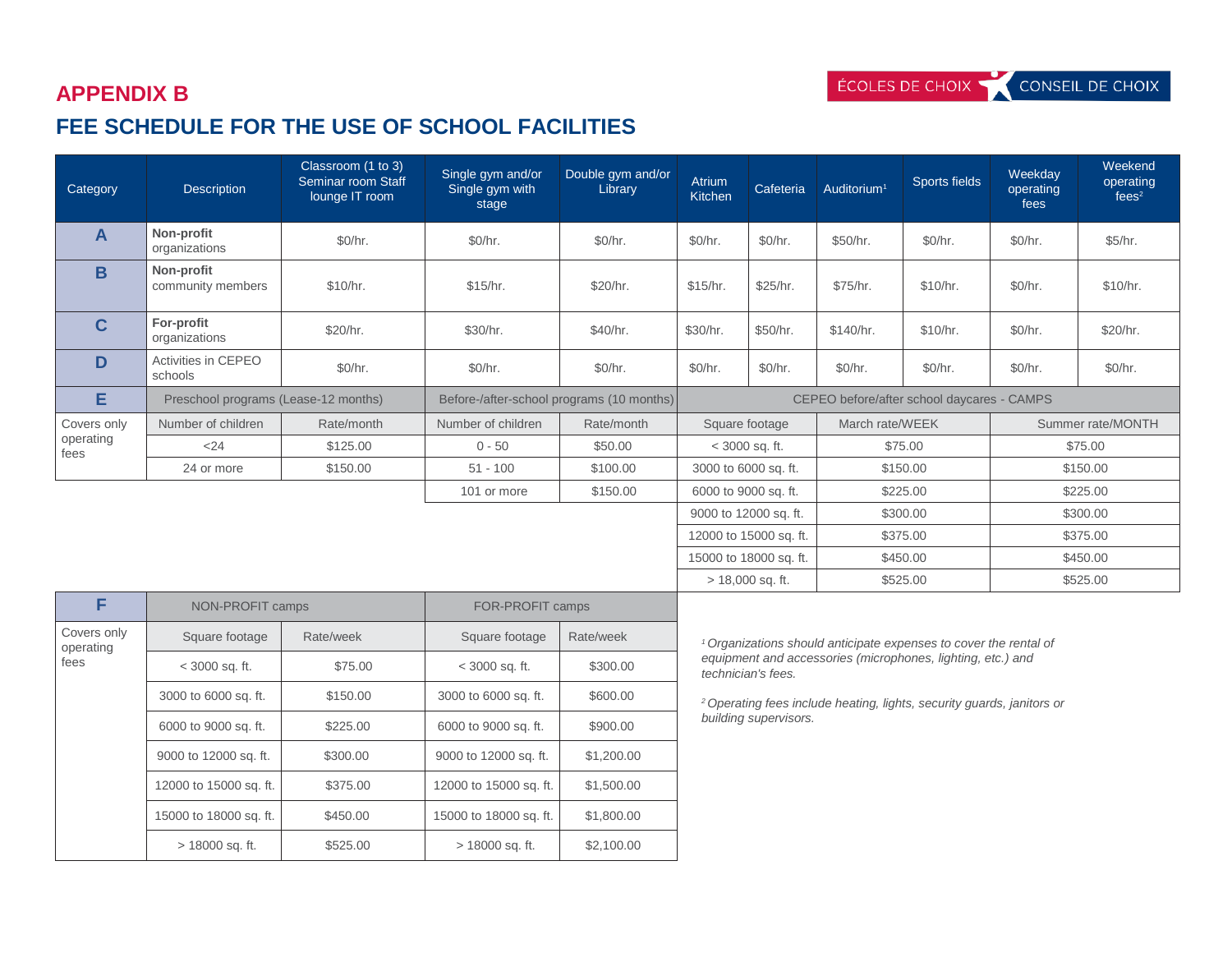# **APPENDIX C**

# **SCHOOL FACILITY MAINTENANCE REPORT**

## **SCHOOL FACILITY MAINTENANCE REPORT**

School: \_\_\_\_\_\_\_\_\_\_\_\_\_\_\_\_\_\_\_\_\_\_\_\_\_\_\_\_\_\_\_\_\_\_\_\_\_\_\_\_\_\_\_\_\_\_\_\_\_\_\_\_\_\_\_\_\_\_\_\_\_\_\_\_\_\_\_

Date: \_\_\_\_\_\_\_\_\_\_\_\_\_\_\_\_\_\_\_\_\_\_\_\_\_\_\_\_\_\_\_\_\_\_\_\_\_\_\_\_\_\_\_\_\_\_\_\_\_\_\_\_\_\_\_\_\_\_\_\_\_\_\_\_\_\_\_\_\_\_

Organization name: \_\_\_\_\_\_\_\_\_\_\_\_\_\_\_\_\_\_\_\_\_\_\_\_\_\_\_\_\_\_\_\_\_\_\_\_\_\_\_\_\_\_\_\_\_\_\_\_\_\_\_\_\_\_\_\_\_\_\_\_\_\_\_\_\_\_\_\_\_\_\_

| <b>SCHOOL FACILITY</b> | <b>ROOM</b><br>NO. | <b>COMMENTS</b> |
|------------------------|--------------------|-----------------|
| Gymnasium              |                    |                 |
| Classroom              |                    |                 |
| <b>Bleachers</b>       |                    |                 |
| Auditorium             |                    |                 |
| Cafeteria              |                    |                 |
| Workshop               |                    |                 |
| Library                |                    |                 |
| Lobby/Concourse        |                    |                 |
| Sports fields          |                    |                 |
| Other                  |                    |                 |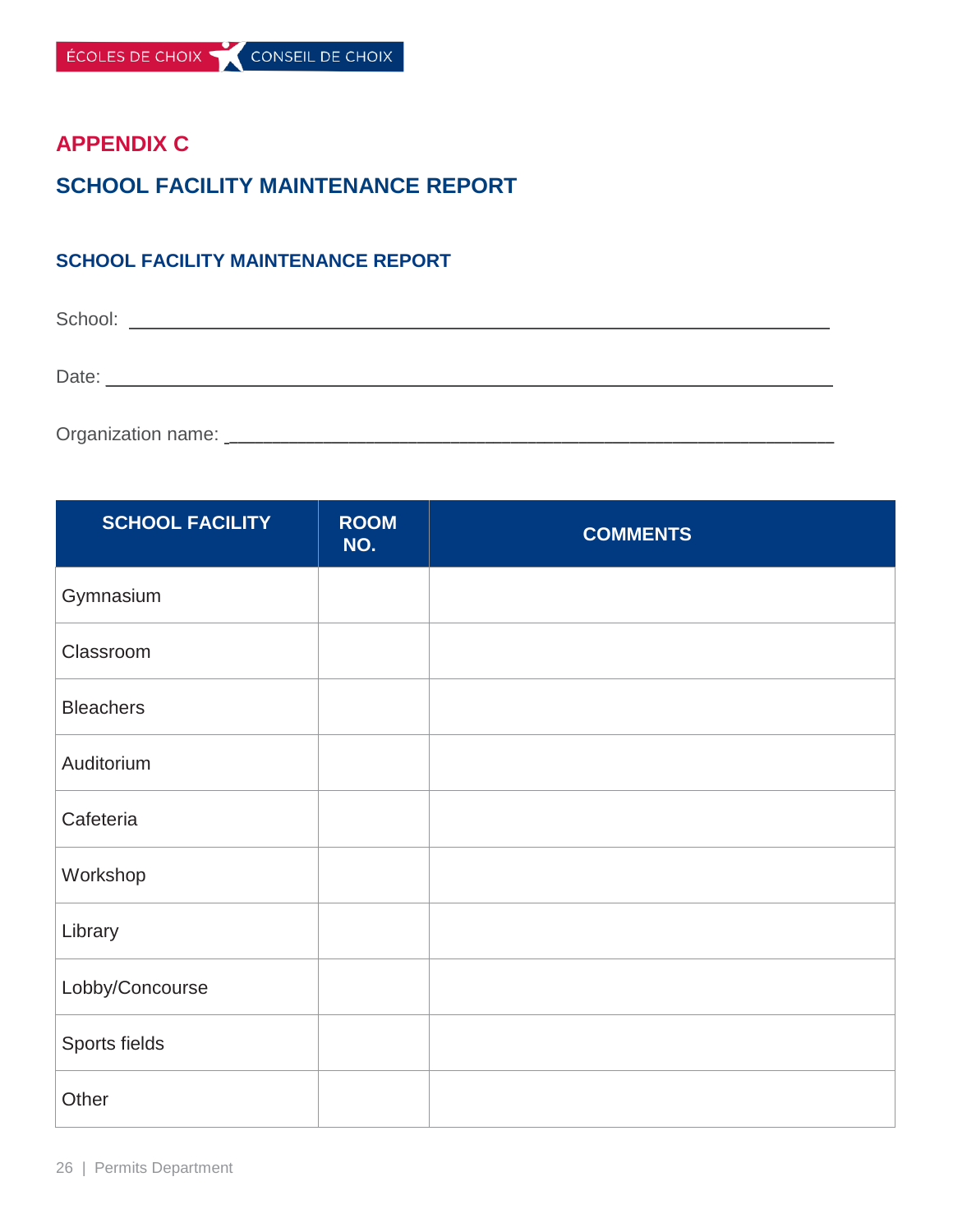# **APPENDIX D**

# **ATHLETE'S CHARTER**

*Based on the sportsmanship charter according to the Government of Quebec, Department of Education (1994, pp. 97-98)*

| <b>ARTICLE 1:</b><br>Sportsmanship means, first and foremost strictly<br>following all the rules, and never deliberately<br>trying to commit a fault.                               | <b>ARTICLE 2:</b><br>Sportsmanship means respecting the officials.<br>The presence of officials or referees is a necessary<br>component of any competition. Officials have a<br>difficult and often thankless role to play. They fully<br>deserve everyone's respect. |
|-------------------------------------------------------------------------------------------------------------------------------------------------------------------------------------|-----------------------------------------------------------------------------------------------------------------------------------------------------------------------------------------------------------------------------------------------------------------------|
| <b>ARTICLE 3:</b><br>Sportsmanship means accepting all the<br>referee's decisions without ever calling his<br>integrity into question.                                              | <b>ARTICLE 4:</b><br>Sportsmanship means gracefully<br>acknowledging the superiority of your<br>opponent in the face of defeat.                                                                                                                                       |
| <b>ARTICLE 5:</b><br>Sportsmanship means accepting victory with<br>modesty, without making fun of your opponent.                                                                    | <b>ARTICLE 6:</b><br>Sportsmanship means knowing how to<br>recognize good plays and good performance by<br>your opponent.                                                                                                                                             |
| <b>ARTICLE 7:</b><br>Sportsmanship means wanting to measure<br>yourself fairly against your opponents. It<br>means counting on talent and ability alone in<br>striving for victory. | <b>ARTICLE 8:</b><br>Sportsmanship means refusing to win through<br>illegal means or cheating.                                                                                                                                                                        |
| <b>ARTICLE 9:</b><br>Sportsmanship, for officials, means thoroughly<br>knowing all the rules and applying them<br>impartially.                                                      | <b>ARTICLE 10:</b><br>Sportsmanship means keeping your dignity.<br>under all circumstances; it means exhibiting self-<br>control. It means refusing to let physical or verbal<br>violence get the better of you.                                                      |